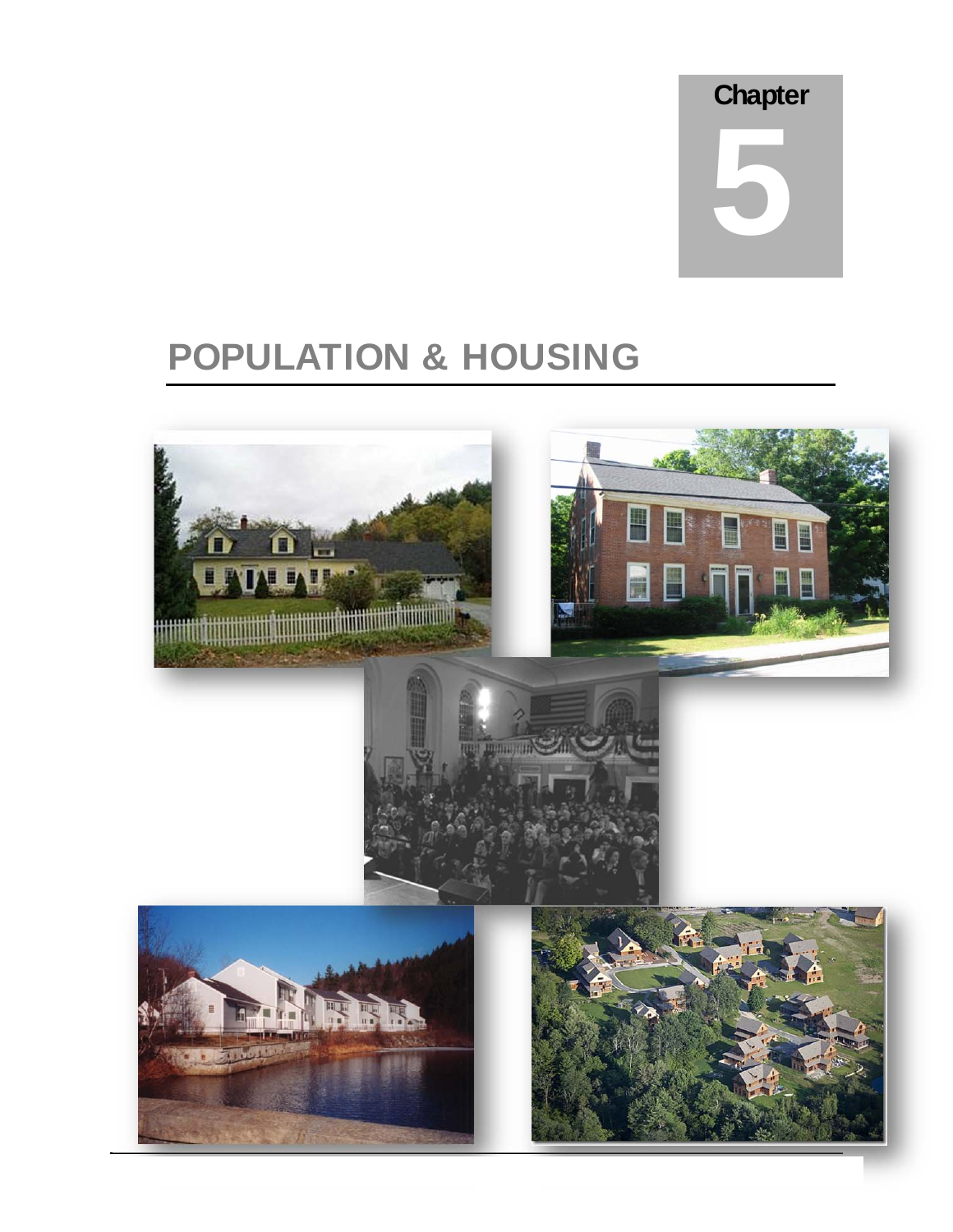# Table of Contents

|      |                      |                                                                                                                                                                                                                                                                                                                                                                                                                  |                                               |                                               |  | Page                              |
|------|----------------------|------------------------------------------------------------------------------------------------------------------------------------------------------------------------------------------------------------------------------------------------------------------------------------------------------------------------------------------------------------------------------------------------------------------|-----------------------------------------------|-----------------------------------------------|--|-----------------------------------|
| I.   | Introduction         |                                                                                                                                                                                                                                                                                                                                                                                                                  |                                               |                                               |  | 1                                 |
| Ⅱ.   |                      | Method of Analysis                                                                                                                                                                                                                                                                                                                                                                                               |                                               |                                               |  | 1                                 |
| III. |                      | <b>Population Analysis</b>                                                                                                                                                                                                                                                                                                                                                                                       |                                               |                                               |  | 2                                 |
|      | А.<br>В.             | Age Distribution<br>Selected Population Characteristics.                                                                                                                                                                                                                                                                                                                                                         | and the company of the company of the company |                                               |  | $\mathfrak{S}$<br>$\overline{4}$  |
| IV.  |                      | <b>Housing Analysis</b>                                                                                                                                                                                                                                                                                                                                                                                          |                                               |                                               |  | $\overline{7}$                    |
|      | А.<br>В.<br>C.<br>D. | Housing Affordability . The contract of the set of the set of the set of the set of the set of the set of the s<br>Housing Needs Assessment . The state<br>Housing Opportunity . The contract of the set of the set of the set of the set of the set of the set of the set of the set of the set of the set of the set of the set of the set of the set of the set of the set of the set<br>Future Housing Need. |                                               | and the control<br>$\mathcal{L}^{\text{max}}$ |  | 10 <sup>°</sup><br>13<br>13<br>15 |
| V.   |                      | Subregional Population and Housing Characteristics                                                                                                                                                                                                                                                                                                                                                               |                                               |                                               |  | 17                                |
| VI.  | Conclusions          |                                                                                                                                                                                                                                                                                                                                                                                                                  |                                               |                                               |  | 23                                |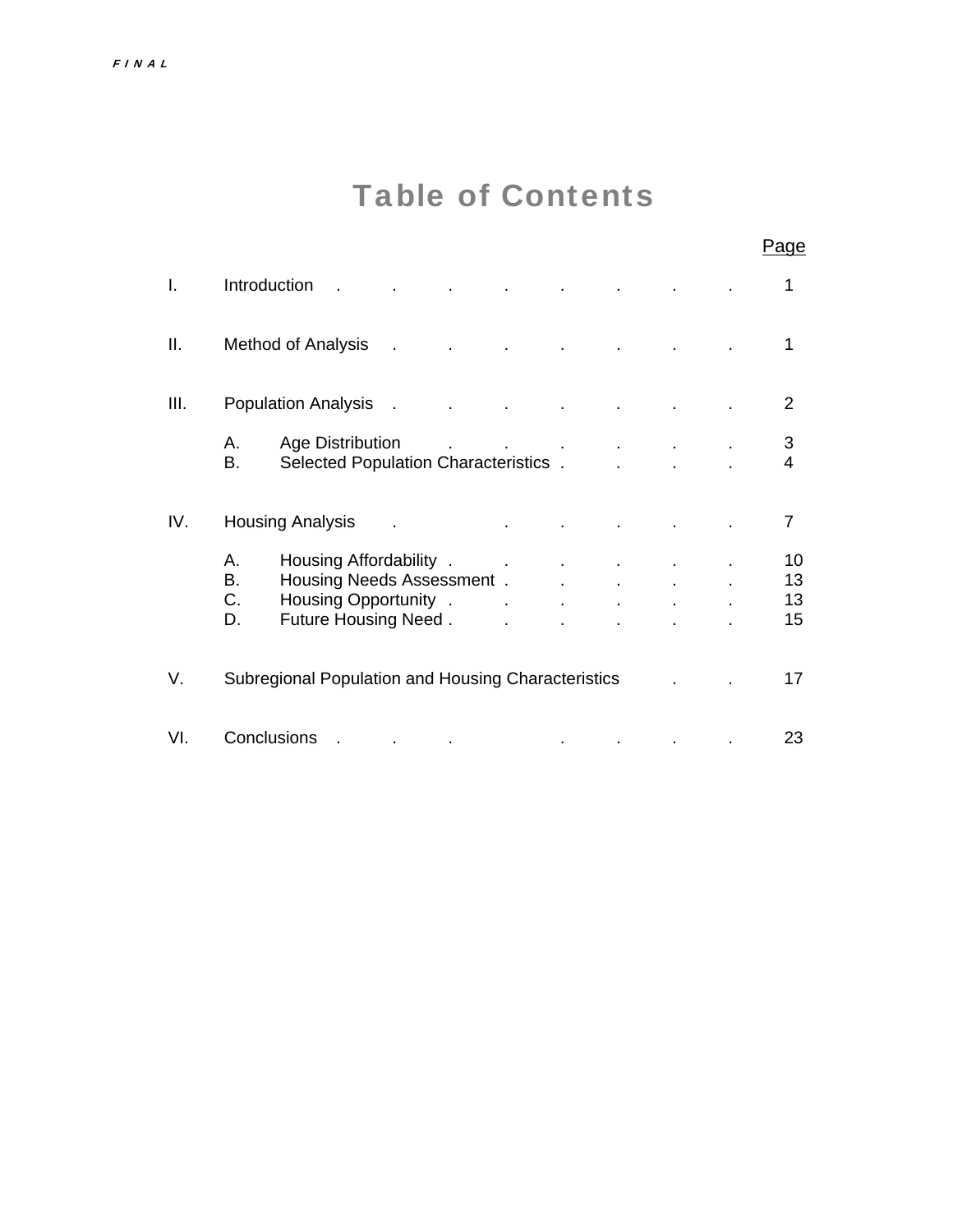# **Chapter** 5

### I. Introduction

he examination of population and housing statistics is a critical element of a Master Plan. The state statute that addresses the purpose and description of a Master Plan (RSA 674:2) calls for a *" housing section which assesses local housing conditions and projects future housing needs of residents of all levels of income and ages in the municipality and the region as identified in the regional housing needs assessment performed by the regional planning commission pursuant to RSA 36:47, II, and which integrates the availability of human services with other planning undertaken by the community."*  T

While population studies are not specifically addressed in the enabling legislation, to plan for the impacts of population changes as they relate to housing availability is obviously an integral part of the master planning process. By knowing Peterborough's past population trends and projecting the future population, it is possible to estimate the level of Town services necessary to serve the expected growth, as well as to plan for that growth to occur in an orderly manner. This section is intended to provide that information.

An analysis of the population and housing statistics also enables the Planning Board to determine whether amendments to the zoning ordinance might be required in order to address any inequities made apparent through the analysis. Following two important NH Supreme Court cases, the concept of equal opportunity housing is now formerly established in the master plan process. In short, every town must, through its Master Plan, address the current and future housing needs of its residents and, in doing so, must consider the housing situation in its neighboring towns as well.

#### II. Method of Analysis

This analysis relies on two primary sources: the US Census Bureau and the New Hampshire Office of Energy and Planning (OEP). Where appropriate, data from the Building Permit records of the Town are used as well. Information for both population and housing generally encompasses the years from 1970 to 2010; however, where the data are available, it goes back to 1950 or 1960. It must be noted that the way in which Census information is collected and reported results in some inconsistencies between decades or types of data. Nevertheless, this is the best and most comprehensive information available for this type of report.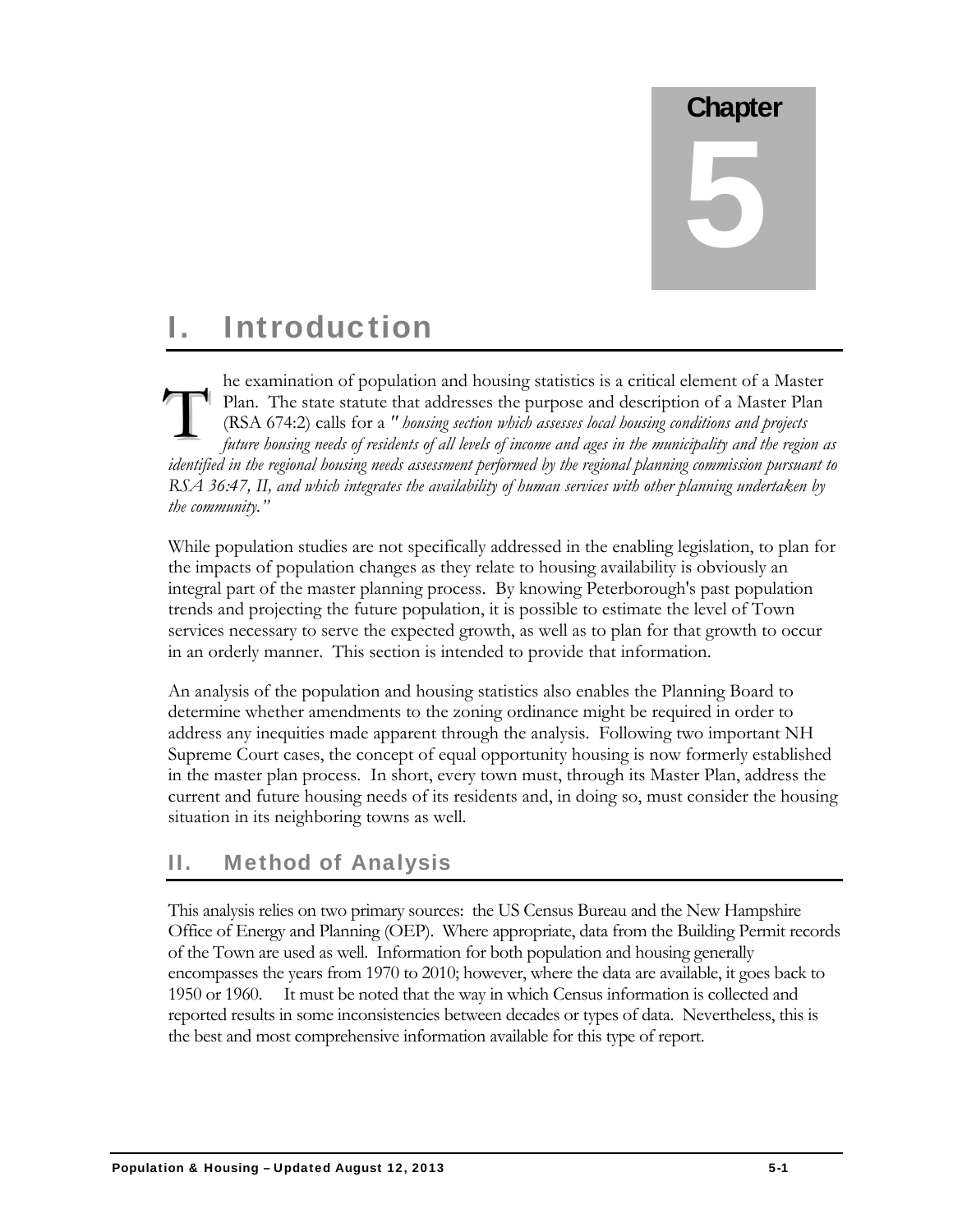#### III. Population Analysis

As of the most recent US Census count of 2010, Peterborough had a population of 6,284 people, with females having a slight edge over the male population (53.5% to 46.5% respectively). Since 1950 the population has more than doubled. The decade of the 1970s saw the largest growth spurt during this 60-year period, with nearly a third of the increased population being added in that decade. Figure #1 illustrates the rate of growth since 1950 and Table #1 shows the absolute numbers and the percentage changes for each decade.



| TABLE #1:<br><b>POPULATION BY DECADE 1950 - 2010</b> |                   |                 |                 |                                       |  |
|------------------------------------------------------|-------------------|-----------------|-----------------|---------------------------------------|--|
| <b>DECADE</b>                                        | <b>POPULATION</b> | <b>INCREASE</b> | <b>% CHANGE</b> | <b>AVG. ANNUAL %</b><br><b>CHANGE</b> |  |
| 1950                                                 | 2,556             | 86              | 3%              | 0.3%                                  |  |
| 1960                                                 | 2,963             | 407             | 16%             | 1.6%                                  |  |
| 1970                                                 | 3,807             | 844             | 28%             | 2.8%                                  |  |
| 1980                                                 | 4,895             | 1,088           | 29%             | 2.9%                                  |  |
| 1990                                                 | 5,239             | 344             | 7%              | 0.7%                                  |  |
| 2000                                                 | 5,883             | 644             | 12%             | 1.2%                                  |  |
| 2010                                                 | 6,284             | 401             | 7%              | 0.7%                                  |  |
| SOURCES: U.S. BUREAU OF THE CENSUS                   |                   |                 |                 |                                       |  |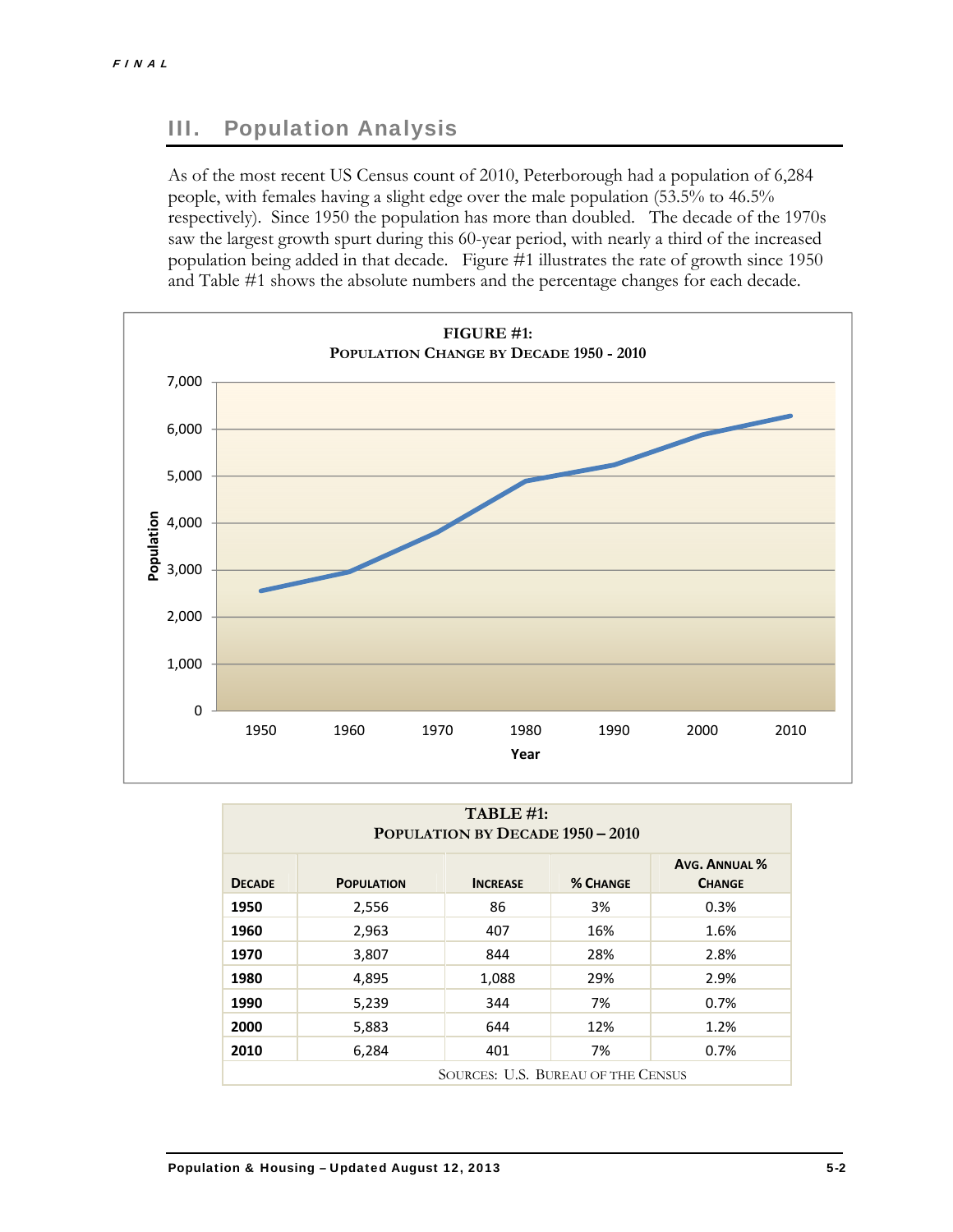$\overline{a}$ 

#### A. Age Distribution

Table #2 below presents the age categories as described by the Census from 1990 to 2010. The data are shown in absolute numbers, percentage change over time, and as a percentage of the total population.

The data clearly show the declining proportion of the younger population and the increasing proportion of the older population. The 45- 64 cohort has seen the most growth over the last decade, and now makes up the largest proportion of the total population, a rank that was once held by the 20 – 44 year olds. Figure #2 on the following page illustrates this change quite markedly.

This trend is consistent with a national and statewide "graying" of the population, as the babyboomers of the post-WWII era reach retirement ages. Studies conducted by the

| TABLE #2:<br>AGE DISTRIBUTION BY DECADE 1990 - 2010 |                                                  |       |             |       |          |  |  |
|-----------------------------------------------------|--------------------------------------------------|-------|-------------|-------|----------|--|--|
|                                                     | 1990                                             | 2000  | %<br>Change | 2010  | % Change |  |  |
| $0 - 19$                                            | 1,378                                            | 1,603 | 16.3%       | 1,478 | $-7.8%$  |  |  |
| 20-44                                               | 1,848                                            | 1,630 | $-11.8%$    | 1,521 | $-6.7%$  |  |  |
| 45-64                                               | 1,041                                            | 1,430 | 37.4%       | 1,901 | 32.9%    |  |  |
| $65+$                                               | 972                                              | 1,220 | 25.5%       | 1,384 | 13.4%    |  |  |
| Total                                               | 5,239                                            | 5,883 | 12.3%       | 6,284 | 6.8%     |  |  |
|                                                     | Age Groups as Percentage of the Total Population |       |             |       |          |  |  |
|                                                     | 1990                                             | 2000  | 2010        |       |          |  |  |
| $0 - 19$                                            | 26.3%                                            | 27.2% | 23.5%       |       |          |  |  |
| $20 - 44$                                           | 35.3%                                            | 27.7% | 24.2%       |       |          |  |  |
| 45-64                                               | 19.9%                                            | 24.3% | 30.3%       |       |          |  |  |
| $65+$                                               | 18.6%                                            | 20.7% | 22.0%       |       |          |  |  |
| SOURCE: U.S. BUREAU OF THE CENSUS                   |                                                  |       |             |       |          |  |  |

New Hampshire Center for Public Policy<sup>1</sup> bear this out, as well, illustrating the declining younger population and the increasing older population in virtually every county in the state.

The causes for this shift in the demographics in Peterborough vary. Here, the establishment of the RiverMead Retirement Community certainly played a role in the increase of the older population. And at the other end of the scale, we see young people moving away, and childbearing women having fewer children – which is also reflected in a dramatic decline in the school-age population.

This shift in the demographics will bear watching, as it will have implications on public planning policy in the future. Planning for an older population, for example, is very different than planning for an influx of school-age children, in terms of both needed facilities and services.

<sup>1 &</sup>quot;New Hampshire's Shifting Landscape;" Presentation to the Greater Peterborough Chamber of Commerce, February 6, 2013 by Steve Norton, Economist with the NH Center for Public Policy.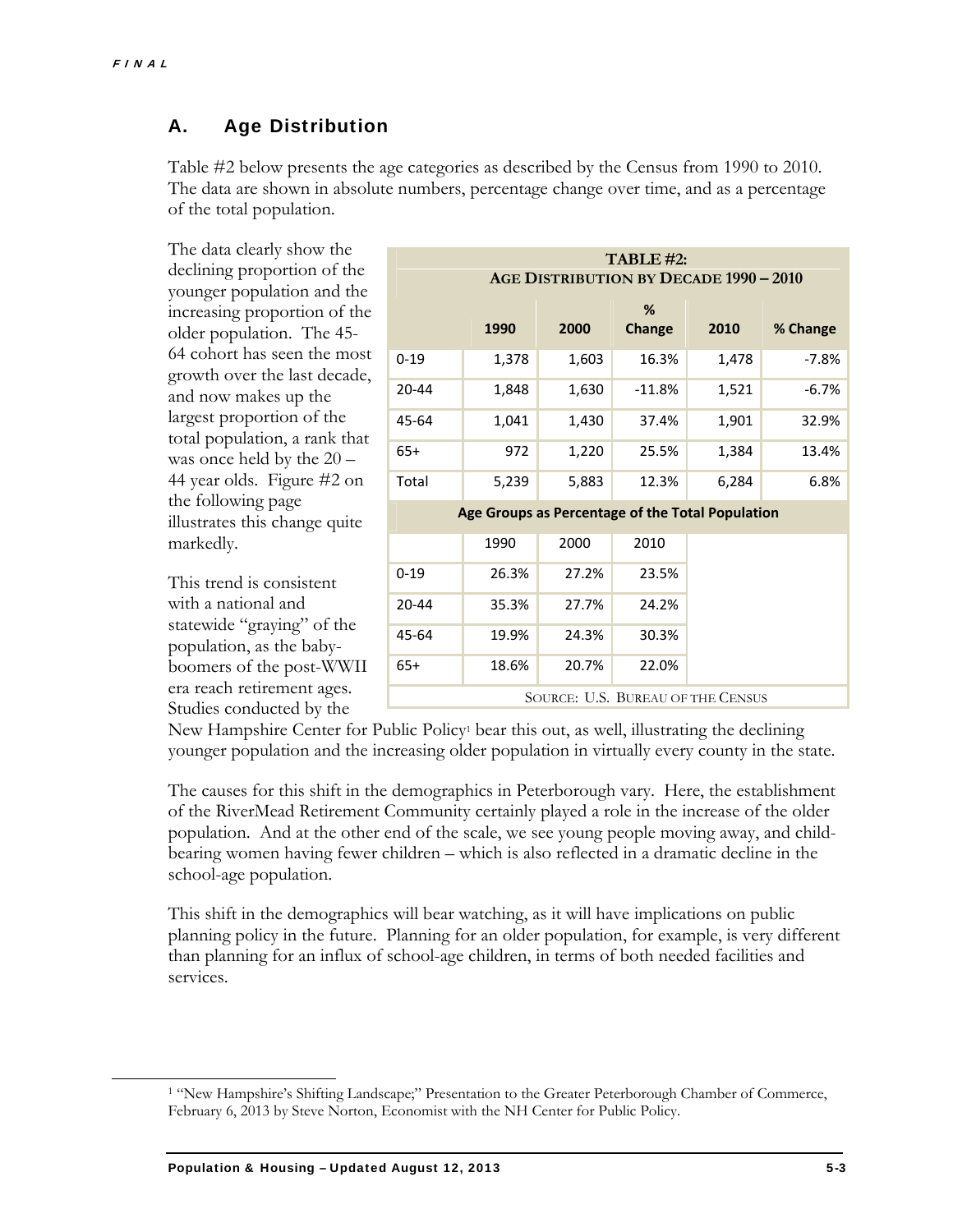

#### B. Selected Population Characteristics

Data from the 2010 US Census indicate that of the 5,118 people over the age of 16, 68% of them are in the labor force, up from 63% in 2000. Nearly half of these people are in management, business or science occupations (48%), followed by sales and office occupations (22%).

The large majority (95%) of employed persons commute to work (see Figure #3). Of those who do commute, 81% of them drive alone, with a mean travel time of nearly 24 minutes. Recent data on commuting locations are not available as of this writing, but data from the 2000 Census indicated that most commuters went to Jaffrey.

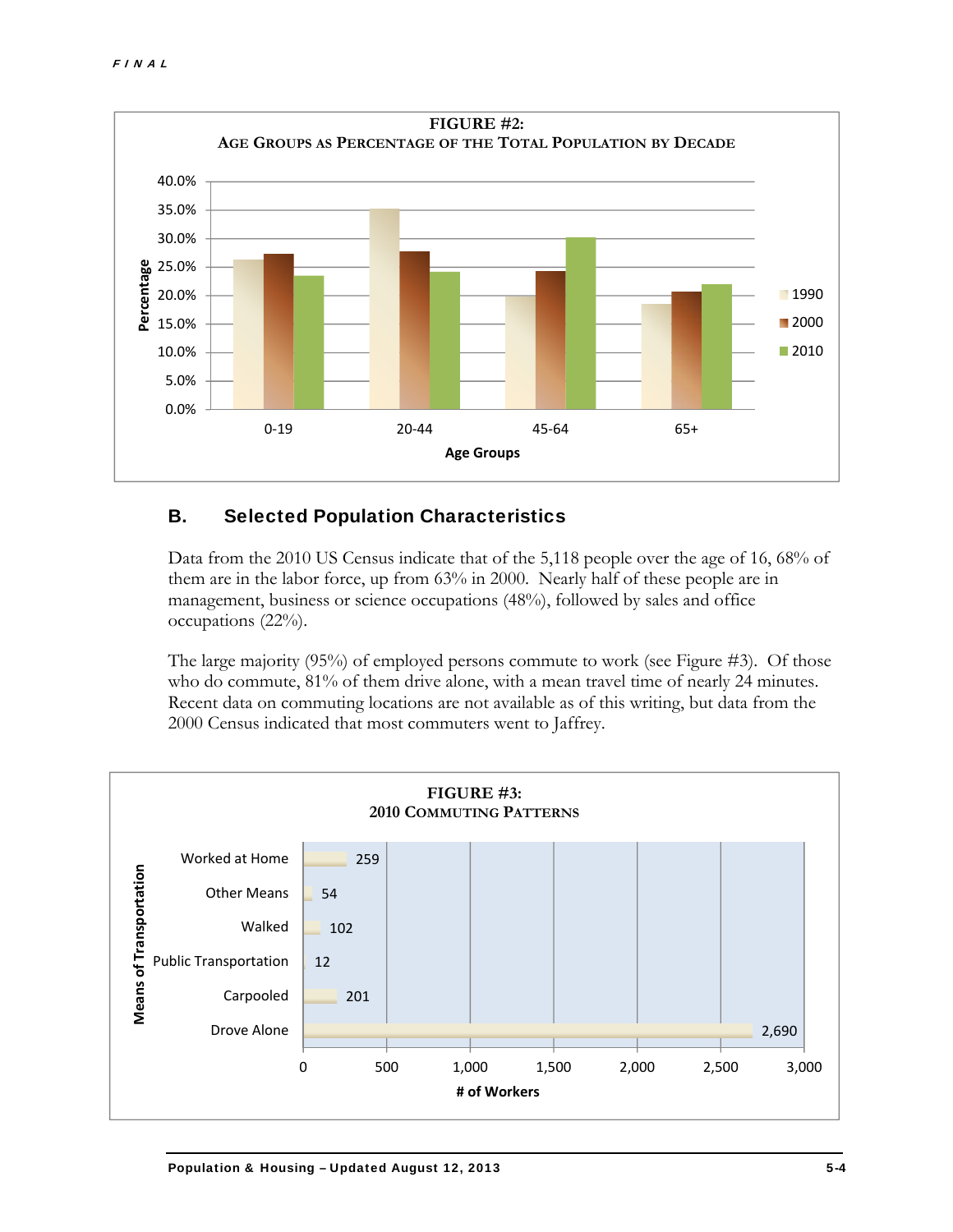$\overline{a}$ 



Of the population in Peterborough that is 25 years of age or older, 57% have a Bachelor's, Graduate, or other professional degree, while those with no high school degree make up less than 6% of that population.

The Census collects income data on several demographic groups, including Families, Family Households, Households, and Non-Family Households. For the purposes of this document, only household2 income is examined, as that demographic is more relevant to this analysis. The 2010 Census estimates the median household income at \$68,469. As Figure #5 illustrates, nearly half of the households in Peterborough have incomes of at least \$75,000, and 28% have incomes greater than \$100,000.

<sup>&</sup>lt;sup>2</sup> A **HOUSEHOLD** consists of all the people who occupy a housing unit. A house, an apartment or other group of rooms, or a single room, is regarded as a housing unit when it is occupied or intended for occupancy as separate living quarters; that is, when the occupants do not live with any other persons in the structure and there is direct access from the outside or through a common hall. A household includes the related family members and all the unrelated people, if any, such as lodgers, foster children, wards, or employees who share the housing unit. A person living alone in a housing unit, or a group of unrelated people sharing a housing unit such as partners or roomers, is also counted as a household. The count of households excludes group quarters. There are two major categories of households, "family" and "nonfamily".

A **FAMILY** household is a household maintained by a householder who is in a family (as defined above), and includes any unrelated people (unrelated subfamily members and/or secondary individuals) who may be residing there. The number of family households is equal to the number of families. The count of family household members differs from the count of family members, however, in that the family household members include all people living in the household, whereas family members include only the householder and his/her relatives

A **NONFAMILY HOUSEHOLD** consists of a householder living alone (a one-person household) or where the householder shares the home exclusively with people to whom he/she is not related.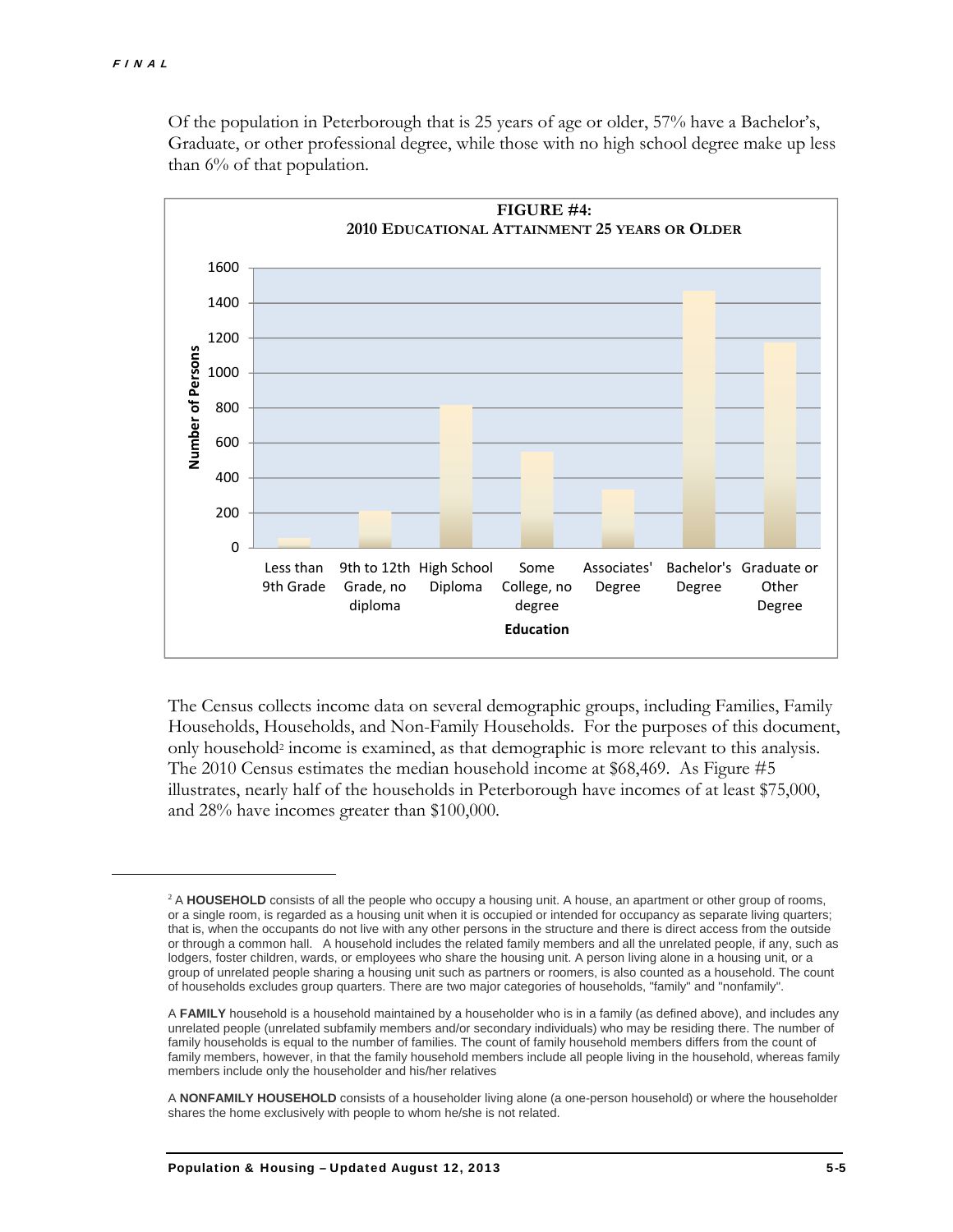

Another interesting statistic on the population and housing in Peterborough is illustrated in Figure #6 below. Of the 2,797 occupied housing units in town as of 2010, 57% of them have been occupied by the current resident(s) only since the year 2000 or later. And only 6% of those housing units have been occupied by their current residents since 1960 or earlier. This speaks to a relatively new and even perhaps transient population. Unfortunately, the Census only asks respondents where they were living a year prior to that Census.

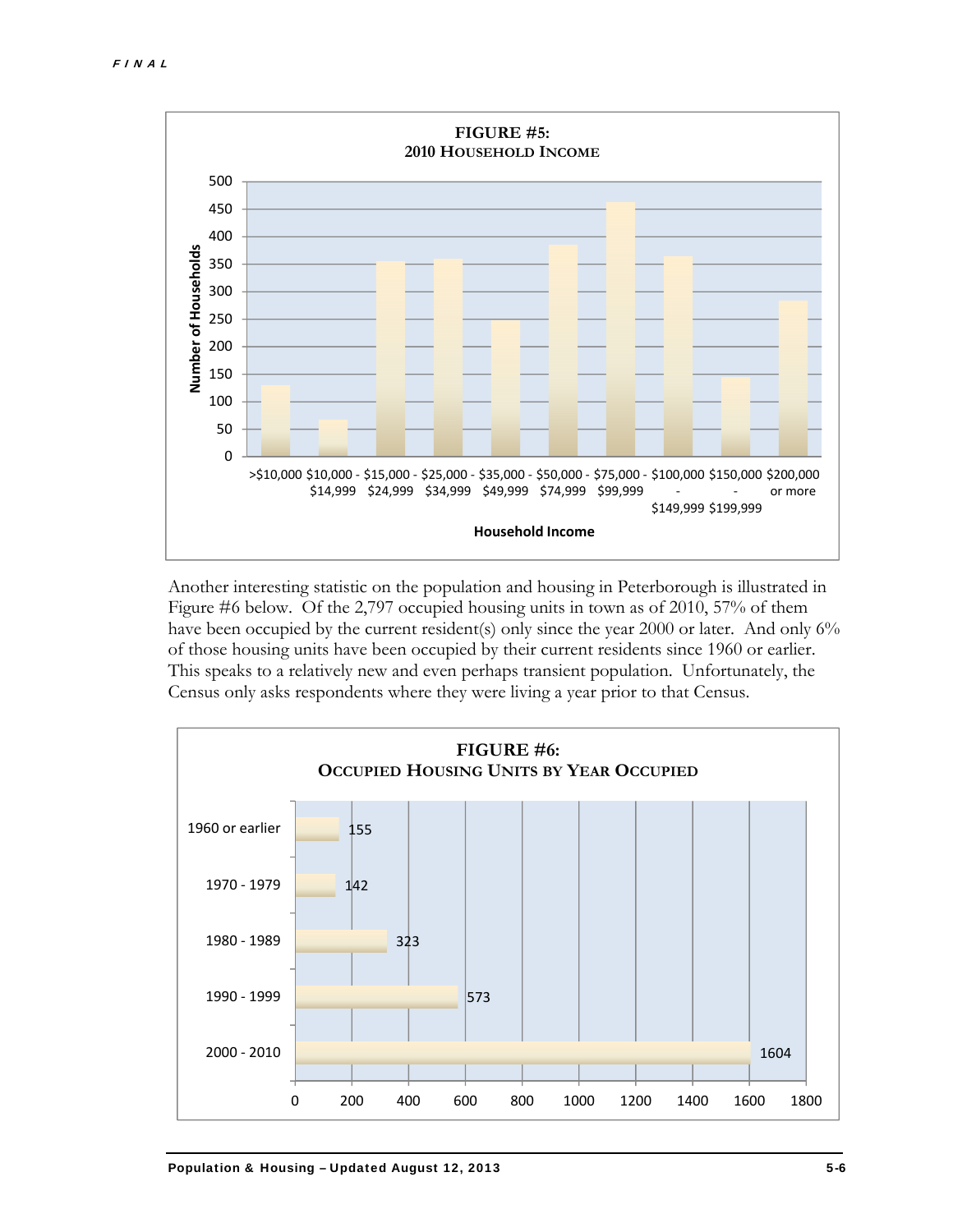The average household size is 2.17 persons per household, which represents a continuing decline of about 0.1% per decade since 1970. The person per household numbers also differ fairly markedly between owner-occupied and renter-occupied household size. Census information from the 2000 and 2010 Census counts indicate a smaller person per household number for renters than for owners, but both categories have declined, as shown below:

| Year | Owner-Occupied | Renter-Occupied |
|------|----------------|-----------------|
| 2000 | 2.51           | 2.10            |
| 2010 | 2.23           | 199             |

These data are consistent with state and national trends that show declining birth rates, increasing divorce rates, and an aging population. The smaller population per unit as well as the increasing elderly population has increased the demand for smaller and lower-cost units. The Town does have housing dedicated to the elderly with approximately 532 units available. These include assisted-living units, nursing homes, and senior housing developments.

#### IV. Housing Analysis

The most recent estimates from the U.S. Census indicate that Peterborough's housing stock totals 3,065 units. Most of these units consist of single-family homes and are predominantly owner-occupied. Of the more than 200 units that were vacant at the time of the Census count, most of those were for sale or for rent, and about a quarter of them were designated for seasonal or recreational use.

The number of housing units has risen steadily over the past 40 years, as shown in Table #3 and Figure #7. The decade of the 1970s saw the greatest increase in the housing supply, consistent with the population increase that occurred that same decade. The rate of growth slowed considerably during the 1980s and 1990s, but began to pick up again during the 2000s.

| TABLE #3:<br><b>TOTAL HOUSING SUPPLY BY DECADE 1970 - 2010</b> |       |       |       |       |       |  |  |
|----------------------------------------------------------------|-------|-------|-------|-------|-------|--|--|
| 1970<br>1980<br>1990<br>2000<br>2010                           |       |       |       |       |       |  |  |
| <b>Total Housing Units</b>                                     | 1,374 | 1,952 | 2.242 | 2,509 | 3,065 |  |  |
| 22.1%<br>42.1%<br>14.9%<br>11.9%<br><b>Percent Change</b>      |       |       |       |       |       |  |  |
| SOURCE: U.S. BUREAU OF THE CENSUS                              |       |       |       |       |       |  |  |

Of the more than 3,000 housing units existing as of 2010, single-family detached homes are the predominant housing type in town (see Table #4). That being said, Peterborough does have a fairly notable number of multi-family units, some of which are conventional rental apartments and some of which are of a condominium-type ownership. Table #4 does not include any mobile homes (manufactured housing) and the reason for this could be that once any permanent room is added on to a mobile home, the Census no longer counts it as such, but as a single family unit instead.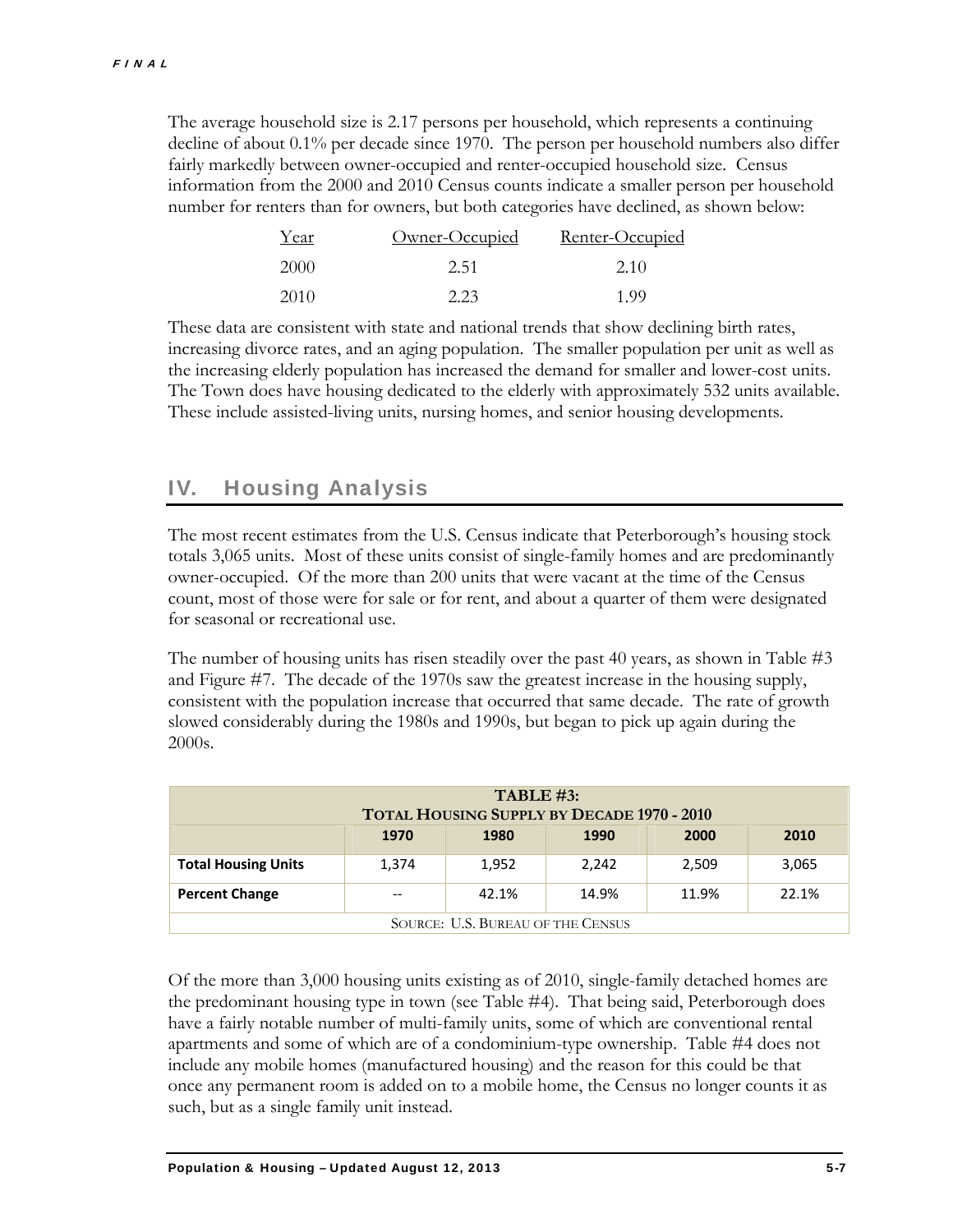

Note that the Census distinguishes between a single family detached and a single family attached: the single family attached unit is considered a house that is attached to another house, such as a row house or town house; which is also distinguished from a duplex or two-family residence that is typically built as one structure with two units within.

Figure #8 on the following page combines some of the categories shown in Table #4 in order to get a better visual of the comparison between singlefamily homes and duplexes and other multiple unit structures.

The age of this housing stock is quite varied, as the information here illustrates. Figure #9 and Table

| TABLE #4:<br><b>TYPE OF HOUSING</b> |            |  |  |  |
|-------------------------------------|------------|--|--|--|
| <b>Type</b>                         | # of Units |  |  |  |
| 1 unit detached                     | 1,797      |  |  |  |
| 1 unit attached                     | 247        |  |  |  |
| 2 units                             | 296        |  |  |  |
| 3 or 4 units                        | 240        |  |  |  |
| $5 - 9$ units                       | 249        |  |  |  |
| 10 - 19 units                       | 155        |  |  |  |
| 20 or more units                    | 81         |  |  |  |
| SOURCE: U.S. BUREAU OF THE CENSUS   |            |  |  |  |

#5 following presents the number of housing units built prior to 1940 and by each decade since then. The accompanying graph presents this distribution visually. Prior to 1940 there were just over 1,000 housing units in town. In the approximately 70 years since, the 1980s saw the highest number of housing units created, much of this the result of several large housing projects that were approved during this time period, (e.g. Southfield Village, Colonial Square, and Governor's Square).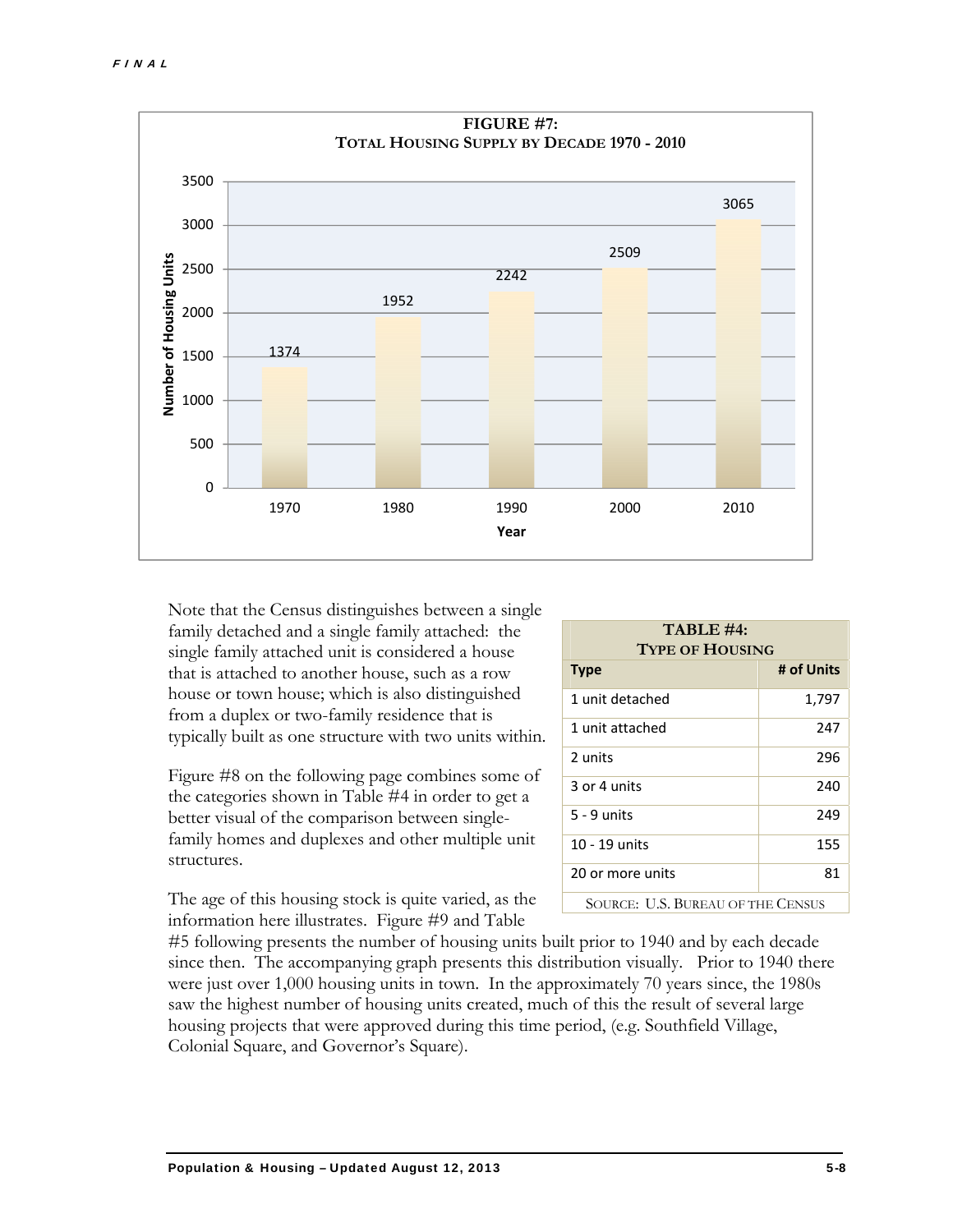

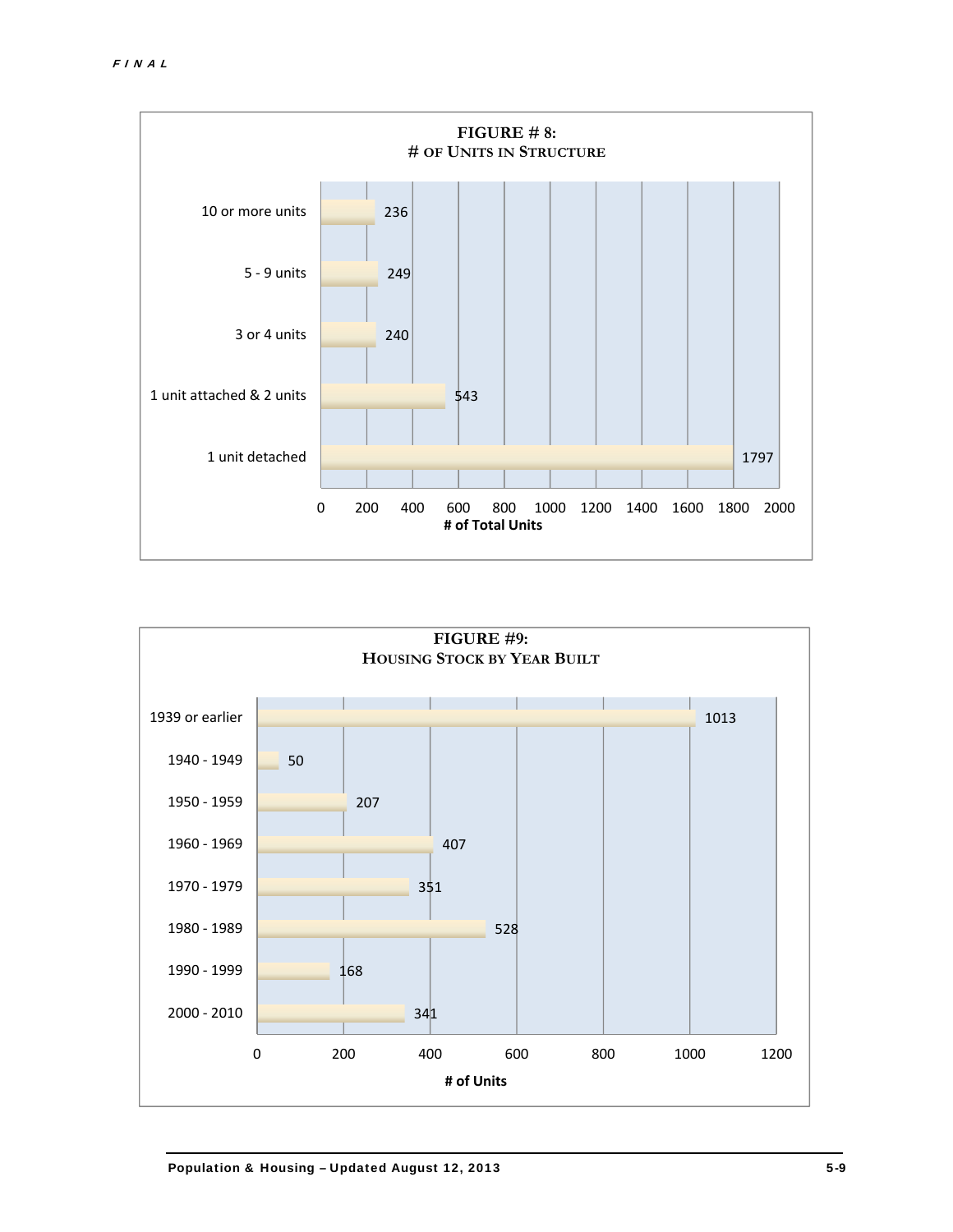| <b>TABLE #5:</b>                  |            |  | TABLE #6:                                 |            |
|-----------------------------------|------------|--|-------------------------------------------|------------|
| <b>AGE OF HOUSING STOCK</b>       |            |  | <b>2010 VALUE OF OWNER-OCCUPIED HOMES</b> |            |
| <b>Year Built</b>                 | # of Units |  | <b>Value</b>                              | # of Units |
| $2000 - 2010$                     | 341        |  | $<$ \$50,000                              | 13         |
| 1990 - 1999                       | 168        |  | \$50,000 - \$99,999                       | 0          |
| $1980 - 1989$                     | 528        |  | \$100,000 - \$149,999                     | 78         |
| $1970 - 1979$                     | 351        |  | \$150,000 - \$199,000                     | 386        |
| $1960 - 1969$                     | 407        |  | \$200,000 - \$299,000                     | 1024       |
| $1950 - 1959$                     | 207        |  | \$300,000 - \$499,000                     | 447        |
| $1940 - 1949$                     | 50         |  | \$500,000 - \$999,999                     | 92         |
| 1939 or earlier                   | 1,013      |  | \$1,000,000 or more                       | 24         |
| SOURCE: U.S. BUREAU OF THE CENSUS |            |  | <b>SOURCE: U.S. BUREAU OF THE CENSUS</b>  |            |

The value of owner-occupied housing units is presented in Table #6 and Figure #10. The data indicate that the majority of owner-occupied homes are valued at \$200,000 and more. In fact, of the more than 2,000 units in this category, only 91 (less than 5%) are valued below \$150,000.

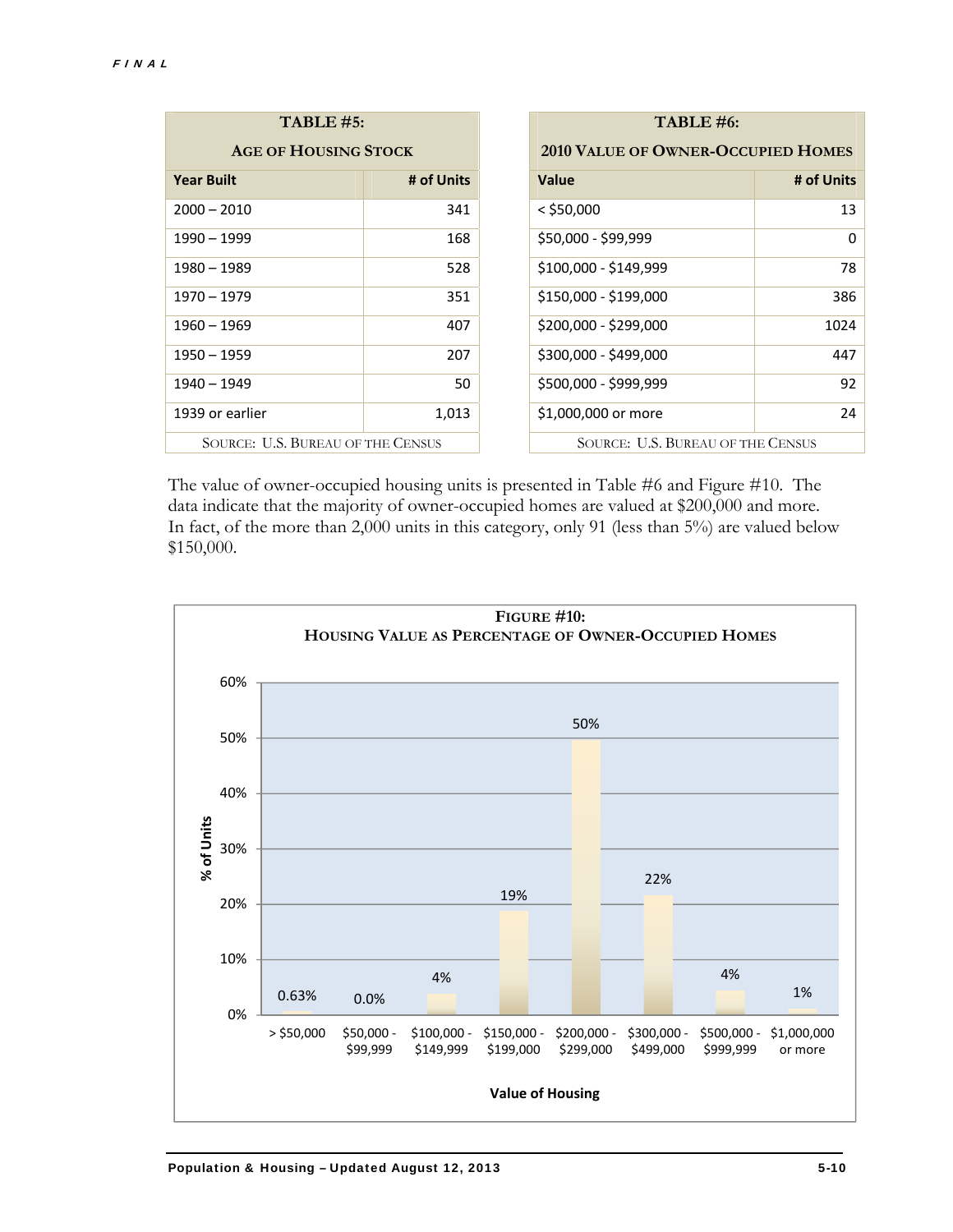#### A. Housing Affordability

Affordability of housing is a central issue for this analysis whose primary purpose is to assess the current and future housing need of the population. According to federal definition, housing that is affordable represents no more than 30% of a resident's monthly income, whether it is for mortgage or rental payments. The following tables and graphs present information related to the availability and affordability of housing for Peterborough's population.

Table # 7 presents Census data on percent of income spent on housing for home owners – with and without a mortgage, and for renters. The data show that for the combined category of renters, more households pay less than 20% of their income for monthly housing costs, while the second largest group of households  $(33%)$  pays  $35%$  or more for housing. Compared to the 2000 Census, more households are paying less than 20% (24% in 2000), however, more are also paying more (30% compared to today's 33%). For the renters, the largest group pays the most for their housing, followed by the group paying less than 20% for their housing. This number no doubt reflects the supply of subsidized rental units in town for qualified low- and moderate-income households whose rent is based on the federal guidelines for affordability.

| TABLE #7:<br>PERCENT OF INCOME SPENT ON HOUSING |                                                 |                       |  |  |  |
|-------------------------------------------------|-------------------------------------------------|-----------------------|--|--|--|
|                                                 | <b>OWNER COSTS (with or without a mortgage)</b> |                       |  |  |  |
| % of Income                                     | <b>Number of Households</b>                     | % of Total Households |  |  |  |
| Less than 20%                                   | 779                                             | 38%                   |  |  |  |
| $20 - 24.9%$                                    | 297                                             | 14%                   |  |  |  |
| $25 - 29.9%$                                    | 167                                             | 8%                    |  |  |  |
| $30 - 34.9%$                                    | 138                                             | 7%                    |  |  |  |
| 35% or more                                     | 683                                             | 33%                   |  |  |  |
|                                                 | <b>RENTER COSTS</b>                             |                       |  |  |  |
| % of Income                                     | <b>Number of Households</b>                     | % of Total Households |  |  |  |
| Less than 20%                                   | 176                                             | 25%                   |  |  |  |
| $20 - 24.9%$                                    | 163                                             | 23%                   |  |  |  |
| $25 - 29.9%$                                    | 91                                              | 13%                   |  |  |  |
| $30 - 34.9%$                                    | 49                                              | 7%                    |  |  |  |
| 35% or more                                     | 223                                             | 32%                   |  |  |  |
| SOURCE: U.S. BUREAU OF THE CENSUS               |                                                 |                       |  |  |  |

Working from the premise that no more than 30% of a household's income should be spent on housing, the possibilities for home ownership in Peterborough are examined in Table #8. The projected affordable home is calculated for households at the median income level, at 80% of the median income, and at 50% of the median income; 80% and 50% are considered to be moderate and low incomes, respectively.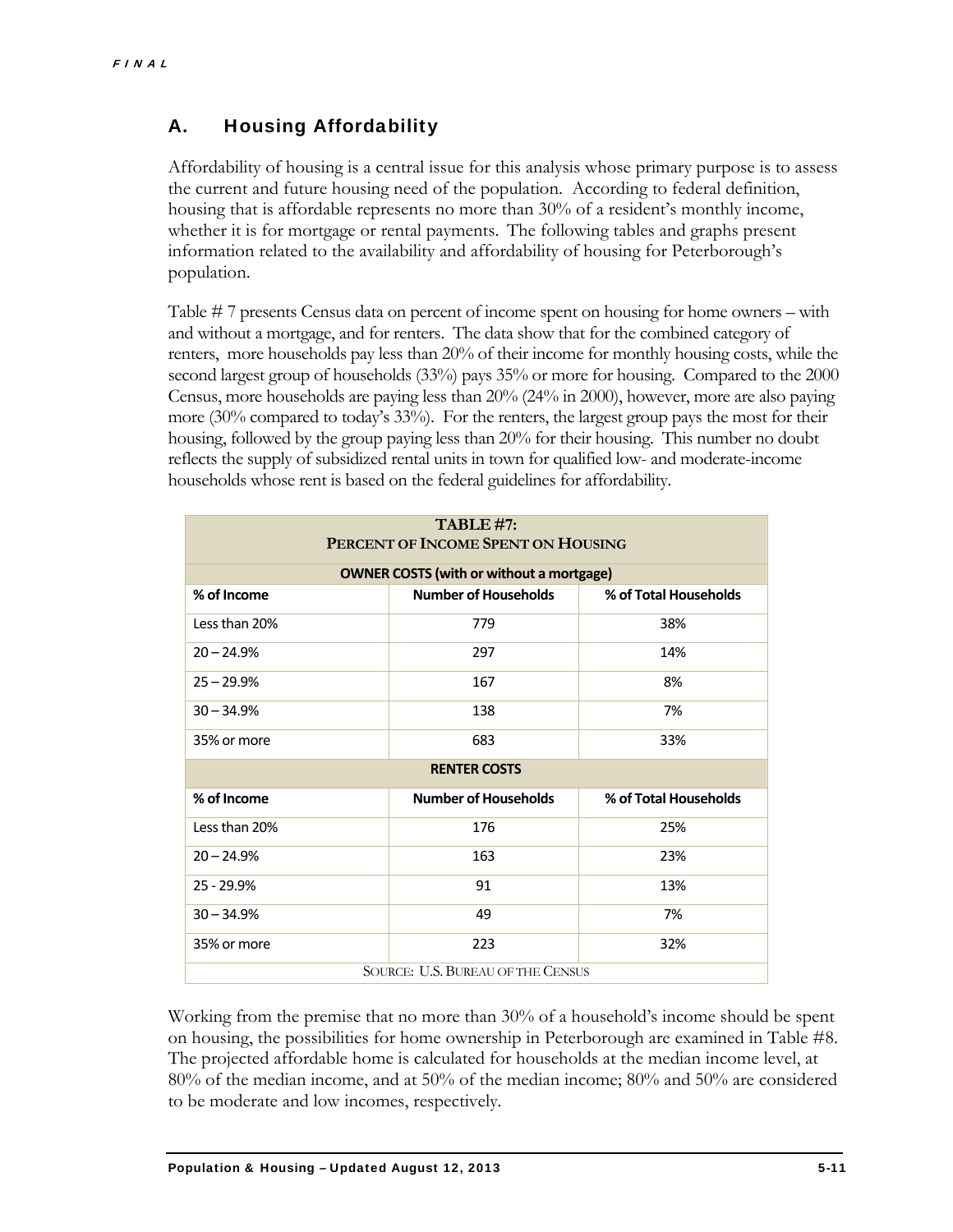| TABLE #8:<br><b>HOME OWNERSHIP AFFORDABILITY</b>         |           |                                   |           |                                   |           |
|----------------------------------------------------------|-----------|-----------------------------------|-----------|-----------------------------------|-----------|
| Median Household<br>Income                               | \$68,469  | 80% of Median<br>Household Income | \$54,775  | 50% of Median<br>Household Income | \$34,235  |
| 30% of Monthly<br>Income                                 | \$1,712   | 30% of Monthly<br>Income          | \$1,369   | 30% of Monthly<br>Income          | \$856     |
| Affordable Home                                          | \$200,380 | Affordable Home                   | \$160,205 | Affordable Home                   | \$100,172 |
| <b>Assumed Taxes</b>                                     | \$5,691   | <b>Assumed Taxes</b>              | \$4,550   | <b>Assumed Taxes</b>              | \$2,845   |
| Monthly Payment<br>(including taxes and<br>insurance     | \$1,598   | <b>Monthly Payment</b>            | \$1,278   | <b>Monthly Payment</b>            | \$801     |
| SOURCES: U.S. BUREAU OF THE CENSUS; TOWN OF PETERBOROUGH |           |                                   |           |                                   |           |

Using a common affordability calculator – in this case, one provided by the New Hampshire Housing Finance Authority, we arrive at estimated housing costs for the three levels of median income in Peterborough. For purposes of these calculations, all assume an interest rate of 3.875% and no down payment; in addition, the taxes have been calculated on Peterborough's 2012 tax rate of \$28.39.

The 2010 Census reports a median home value in Peterborough of \$250,150. Under the three scenarios presented in Table #8, none of the households would be able to afford a median valued home. Furthermore, in 2010 nearly half of the households in town earned less than the median income. It is worth observing a comparison to the Census reported median home value of \$250,100: in 2010 there were 45 homes sold in Peterborough; two were sold at \$250,000; 24 were sold below that number, and 19 were above. The lowest housing sale in that year was \$120,000 and the highest was \$585,000.

Table #8 addressed home owner affordability for all residents of Peterborough. In addition to this information, the NH Housing Finance Authority publishes guidelines of purchase and rent limits for the state specific to Workforce Housing (as defined by RSA 674:58). The state law sets income limits for both home ownership and renters for the purpose of determining what constitutes "affordable" housing for these two groups (affordable meaning paying no more than 30% of income, which include certain other calculated costs). The guidelines set income limits for home ownership at 100% of the median area income for a family of four, and renters' income limits are 60% of the median area income for a family of three. The income limits are based on county data, and broken down further by HUD Fair Market Rent Areas. Peterborough falls within part of the Hillsborough County Fair Market Rent Area, and the 2013 Purchase and Rent Limits are as follows:

A family of four earning the median area income of \$81,000 should be able to afford a house priced at \$265,000. A family of three earning \$43,740 (60% of the median area income) should be able to afford a monthly rent of \$1,090. This information is what must be used in the event the Town should receive an application to construction Workforce Housing; in other words, in order to qualify for the benefits offered by the state law, the developer must ensure that the housing created does not exceed these purchase or rental limits.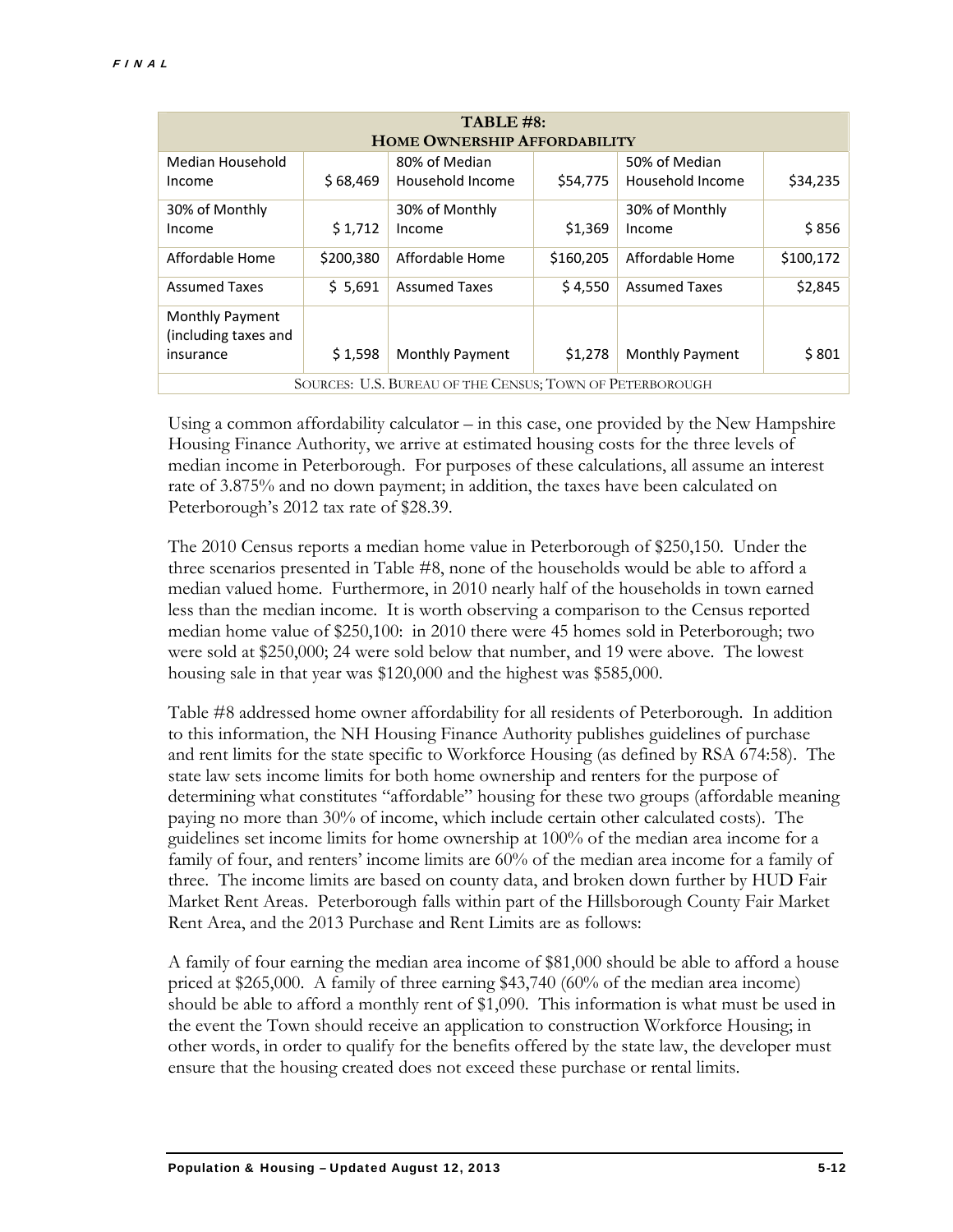#### B. Housing Needs Assessment

As noted in the Introduction to this chapter, the housing section of local Master Plans are required to project future housing needs of residents of all levels of income and ages in the municipality and the region, as identified in the regional housing needs assessment performed by the regional planning commission pursuant to RSA 36:47, II. Following the enactment of this law in 1988, all the regional planning commissions in New Hampshire responded to this requirement by developing a Fair Share Analysis. This analysis was based on the assumption that all towns within a region should share equally in the allocation of low-income housing units. A mathematical model was used to determine the number of units needed and how many each town in the region should provide. This analysis was incorporated into the 1992 Peterborough Master Plan.

The model used for the analysis became difficult to implement, due in large part to perceived weaknesses of the mathematical assumptions. Over time, other approaches to assessing housing needs were developed by the regional planning commissions and municipalities. The approach used here is as follows:

- (1) To examine opportunities for housing development, as currently provided in Peterborough by the zoning ordinance.
- (2) To analyze past population and housing trends of Peterborough and its neighbors, along with population projections, to gauge a reasonable expected rate of population growth.

#### C. Housing Opportunity

Table #9 following presents the zoning provisions for Peterborough as they relate to opportunities for various housing types, specifically which types are permitted and where, and what the minimum lot requirements for those dwelling units are. Peterborough has 12 zoning districts, nine of which accommodate some type of residential development.

| TABLE#9:<br><b>HOUSING OPPORTUNITIES IN PETERBOROUGH</b> |                                                                                                                                                              |                                                                                                                  |  |  |  |
|----------------------------------------------------------|--------------------------------------------------------------------------------------------------------------------------------------------------------------|------------------------------------------------------------------------------------------------------------------|--|--|--|
| <b>District</b>                                          | <b>Permitted Residential Uses</b>                                                                                                                            | <b>Minimum Lot Requirements</b>                                                                                  |  |  |  |
| Family                                                   | Single-family<br>Two-family<br>٠<br><b>Accessory Apartments</b><br>٠<br><b>Cluster Development</b><br>٠                                                      | 40,000 sq. ft. single-family<br>50,000 sq. ft. two-family<br>150 feet of frontage<br>٠                           |  |  |  |
| <b>General Residence</b>                                 | Single-family<br>٠<br>Two-family<br>٠<br><b>Accessory Apartments</b><br>٠<br><b>Multi-Family Dwellings</b><br>٠<br><b>Cluster Development</b><br>٠           | 20,000 sq. ft. one- or two-<br>٠<br>family<br>10,000 sq. ft./unit multi-family<br>٠<br>100 feet of frontage<br>٠ |  |  |  |
| Rural                                                    | Single-family<br>٠<br>Two-family<br>٠<br><b>Accessory Apartments</b><br>$\blacksquare$<br>Cluster Development<br>٠<br><b>Manufactured Housing Parks</b><br>٠ | 3 acres<br>٠<br>200 feet of frontage<br>٠                                                                        |  |  |  |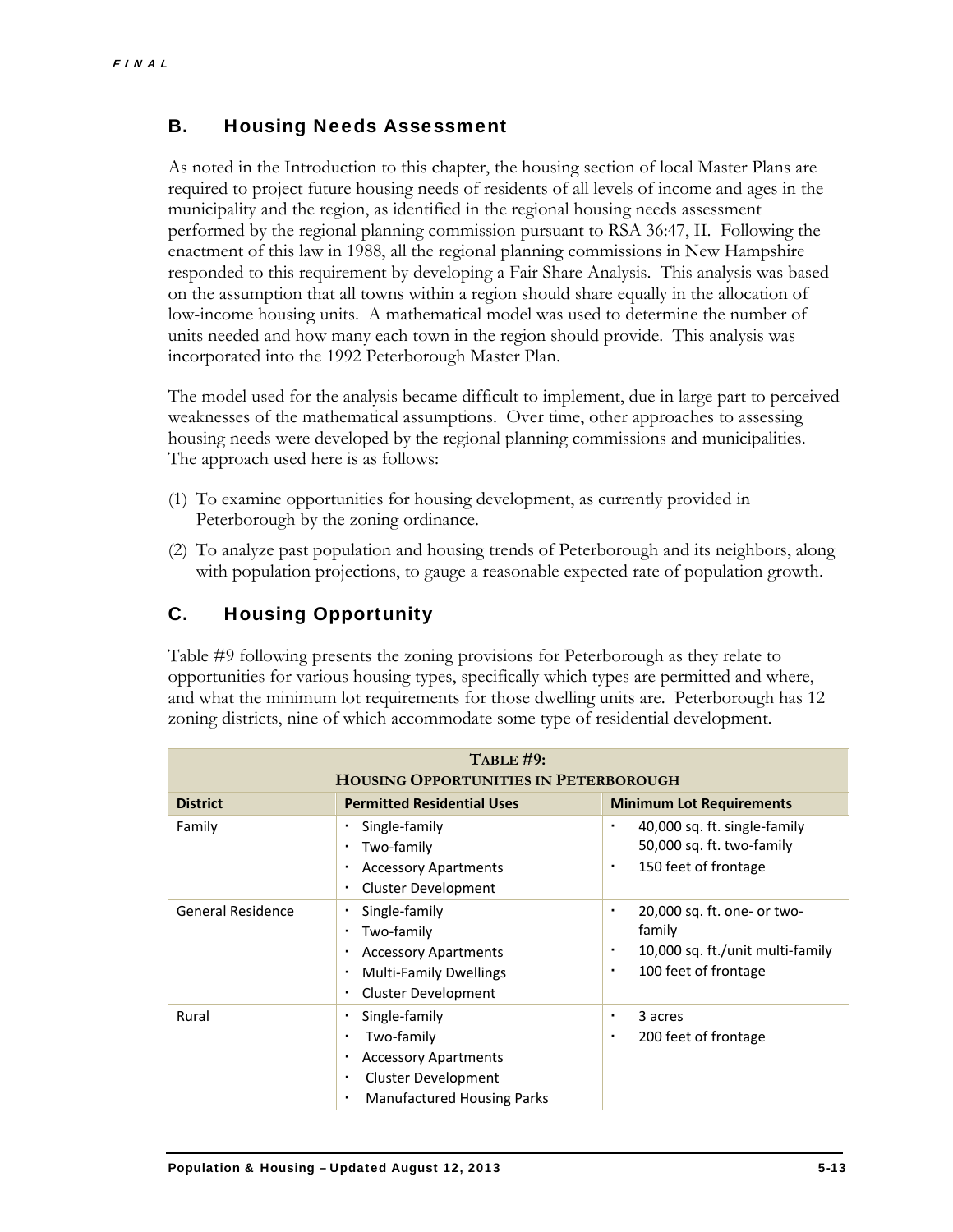| <b>District</b>             | <b>Permitted Residential Uses</b>                                                                                  | <b>Minimum Lot Requirements</b>              |
|-----------------------------|--------------------------------------------------------------------------------------------------------------------|----------------------------------------------|
| Village Commercial          | Single-family<br>Two-family<br><b>Accessory Apartments</b><br>٠<br><b>Multi-Family Dwellings</b><br>$\blacksquare$ | No minimum lot size, setback or<br>frontage  |
|                             | <b>Cluster Development</b>                                                                                         |                                              |
| West Peterborough           | Single-family<br>٠<br>Two-family                                                                                   | No minimum lot size or frontage              |
|                             | <b>Accessory Apartments</b><br>٠                                                                                   | Single-family $-4$ units/acre                |
|                             | <b>Multi-Family Dwellings</b><br>$\blacksquare$                                                                    | Two-family $-8$ units/acre<br>$\blacksquare$ |
|                             | <b>Cluster Development</b><br>٠                                                                                    | Multi-family - as determined<br>٠            |
| Monadnock                   | <b>Elderly Housing</b><br>٠                                                                                        | Minimum lot size - 25 acres                  |
| <b>Community Healthcare</b> | <b>Staff or Student Housing</b>                                                                                    | Residential - 4 units/acre                   |
| Commercial                  | Single-family                                                                                                      | No minimum lot size                          |
|                             | Two-family<br>٠                                                                                                    | 50 feet of frontage                          |
|                             | <b>Accessory Apartments</b><br>٠                                                                                   |                                              |
|                             | <b>Multi-Family Dwellings</b><br>٠                                                                                 |                                              |
|                             | <b>Cluster Development</b><br>$\blacksquare$                                                                       |                                              |
| Downtown Commercial         | Single-family<br>$\blacksquare$                                                                                    | No minimum lot size or frontage              |
|                             | Two-family<br>$\blacksquare$                                                                                       |                                              |
|                             | <b>Accessory Apartments</b>                                                                                        |                                              |
|                             | <b>Multi-Family Dwellings</b><br>٠                                                                                 |                                              |
|                             | Cluster Development<br>$\blacksquare$                                                                              |                                              |
| <b>Retirement Community</b> | Elderly Housing as Single-family, Two-<br>Family, Multi-Family, Congregate Care,<br>or Cluster Development         | 50 acres                                     |
|                             | SOURCE: TOWN OF PETERBOROUGH ZONING ORDINANCE                                                                      |                                              |

In addition to the opportunities allowed by the Zoning Ordinance, Peterborough is also home to over 200 so-called "affordable–income" rental housing units whose rates are based on the income of the residents. These units are dispersed as follows:

| Name/Location                          | <b>Number of Units</b> |
|----------------------------------------|------------------------|
| Riverview – Concord Street             | 94                     |
| Rockbrook – West Peterborough          | 24                     |
| Heatherbrook – West Peterborough       | 26                     |
| Prescott Hills - Route 202 North       | 48                     |
| Contoocook Housing Trust - High Street | 30                     |
| Section 8 vouchers for use anywhere    | 42                     |
| Total                                  | 264                    |

As the table indicates, there are a number of districts in Peterborough that allow a variety of housing types. There are, however, several limitations within this zoning structure that bear noting: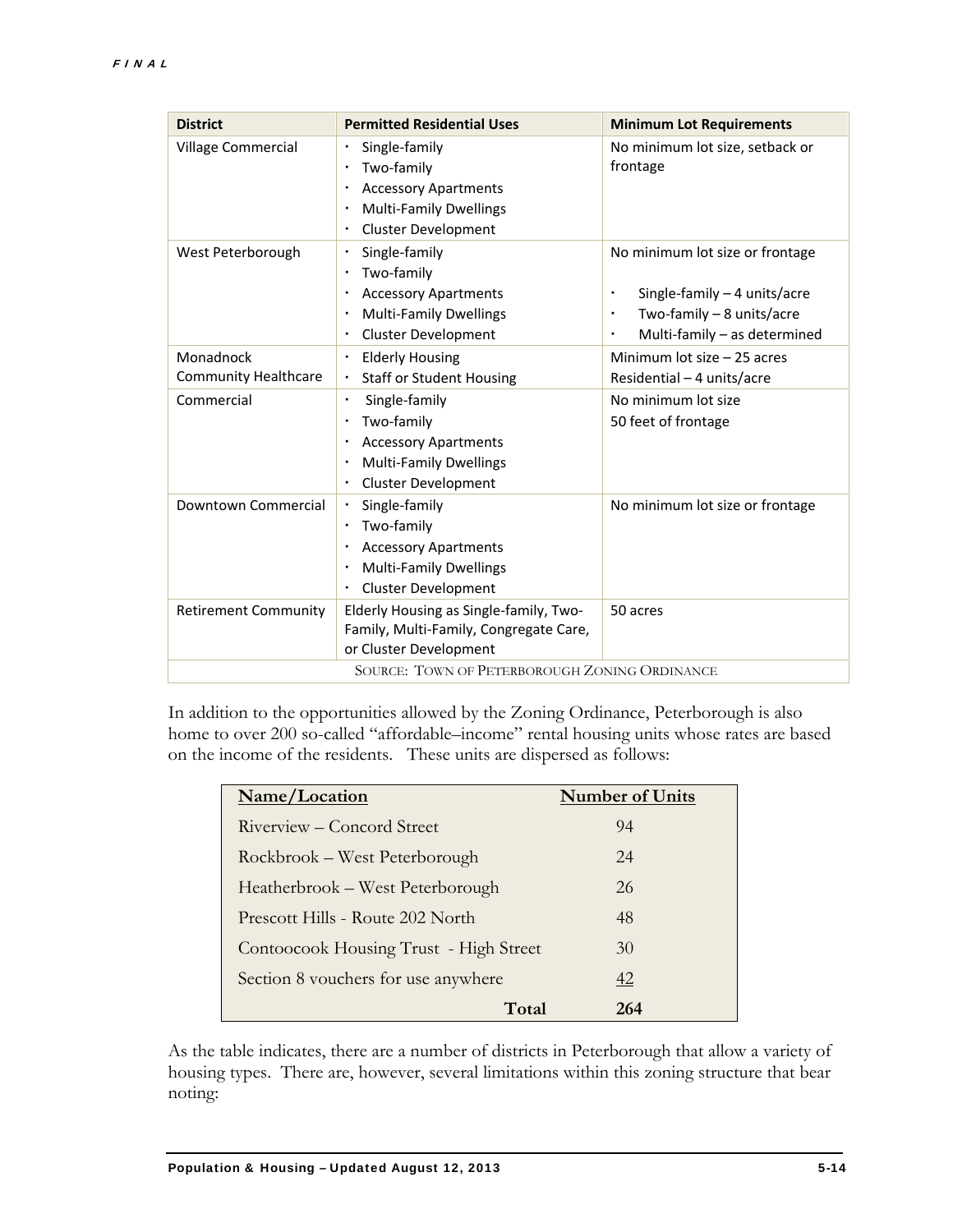- (1) Within the Family and General Residence Districts there is very little land available for new construction. Almost all of the lots are occupied, so that any opportunity for new residential development must come from redevelopment of existing structures.
- (2) Given the scarcity of vacant lots in the Family and General Residence Districts, most residential subdivisions occur in the Rural District, where a minimum of three acres is required for a building lot. This use of land runs contrary to the stated goals of the Open Space chapter of this Master Plan and is contributing to sprawl.
- (3) Of the three primary residential districts (Family, General Residence and Rural), only the General Residence District allows multiple units on one lot; these units, however, must be in one building. Thus, while it is possible to have four dwelling units on one acre (10,000 square feet per unit), it is not possible to have four small homes on one acre, or a small home on 10,000 square feet.

In sum, despite the opportunities provided by zoning and the availability of the affordable apartments, given the restrictions noted above, it remains important to ensure that housing opportunities extend to all ages and income levels of the population.

#### D. Future Housing Need

The estimation of future housing need for the Town is a requirement of the state statute that addresses master plans. In order to estimate a projected demand for housing units, a person-per-unit number is calculated to arrive at the numbers of units that would be needed to support the expected population at a certain time. In the previous edition of this chapter, population projections from the Office of Energy and Planning (OEP) were used for the calculation of persons-per-unit. Unfortunately, the OEP is no longer publishing population projections and has removed from its data center all previous projections that were based on the 2000 Census. In addition, the U.S. Census Bureau has not prepared projections for municipalities in New Hampshire – only for the state as a whole. Given this, the alternative approach for this analysis is to examine the actual population and housing changes over time and consider whether the past is a reasonable predictor of the future. For the purposes of this plan, "future" is considered to be 20 years from the last Census, or 2030.

#### Methodology:

A person-per-unit number is calculated by dividing the population of the town by the number of housing units. For this exercise, those numbers are calculated for the past 40 years, shown below, in order to identify trends.

| 1970 2.79 | 1980 2.51 | 1990 2.34 |  |
|-----------|-----------|-----------|--|
| 2000 2.34 | 2010 2.05 |           |  |

The person-per-unit number in Peterborough has been steadily declining since 1970. Not only is the trend rather dramatic, it also differs widely from both the state and the country, which has 2.14 and 2.37 person-per-unit number, respectively. A judgment must be made as to what seems a reasonable person-per-unit figure for the future. Although it has declined, to assume that it will decline at the same rate over the next twenty years is probably not reasonable. Alternatively, the average of the above numbers is 2.40, and while this does not seem reasonable, either, because it has been more than 20 years since Peterborough has had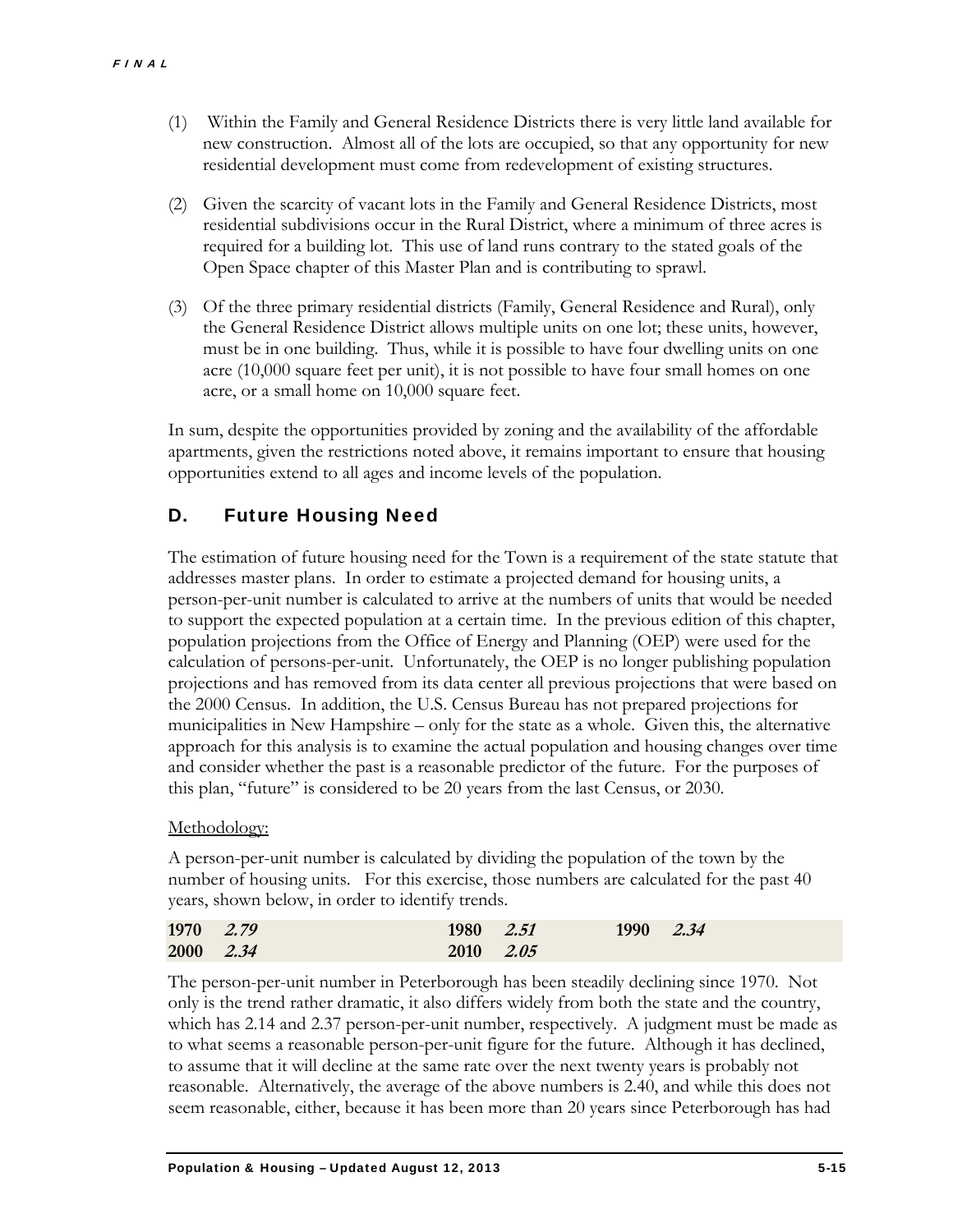a person-per-unit number close to that, for lack of better data this number will be used for the extreme example.

For the projected population, past trends are relied on to arrive at a reasonable expectation of population change. Since 1960 Peterborough's population has more than doubled; however, over the 50-year time span that amounts to just over 2% average annual increase; and over the past 20 years the Town has only seen a 1% average annual increase. Again, this methodology employs two numbers of 2.05 and 2.40 persons-per-unit to estimate future population and housing demand at a 1% increase and a 2% increase over the next 20 years. Table #10 presents the population and housing units changes by decade since 1960; and Table #11 illustrates the use of the four scenarios for estimating future housing need: a 1% population increase with 2.05 persons/unit and a 2.40 persons/unit; and the same person/unit at a projected 2% population increase.

|                                                          |               | <b>TABLE #10:</b>                      |               |                         |  |  |  |
|----------------------------------------------------------|---------------|----------------------------------------|---------------|-------------------------|--|--|--|
| PETERBOROUGH POPULATION AND HOUSING CHANGES, 1970 - 2010 |               |                                        |               |                         |  |  |  |
|                                                          |               | <b>Population By Decade</b>            |               |                         |  |  |  |
| 1970                                                     | 1980          | 1990                                   | 2000          | 2010                    |  |  |  |
| 3,807                                                    | 4,895         | 5,239                                  | 5,883         | 6,284                   |  |  |  |
| <b>Numerical Change</b>                                  | 1,088         | 344                                    | 644           | 401                     |  |  |  |
|                                                          |               | <b>Percent Change in Population</b>    |               |                         |  |  |  |
| 1970 - 1980                                              | $1980 - 1990$ | $1990 - 2000$                          | $2000 - 2010$ | Avg. Annual %<br>Change |  |  |  |
| 29%                                                      | 7%            | 12%                                    | 7%            | 2%                      |  |  |  |
|                                                          |               | <b>Housing Units By Decade</b>         |               |                         |  |  |  |
| 1970                                                     | 1980          | 1990                                   | 2000          | 2010                    |  |  |  |
| 1,374                                                    | 1,952         | 2,242                                  | 2,505         | 3,065                   |  |  |  |
| <b>Numerical Change</b>                                  | 578           | 290                                    | 263           | 560                     |  |  |  |
|                                                          |               | <b>Percent Change in Housing Units</b> |               |                         |  |  |  |
| 1970 - 1980                                              | $1980 - 1990$ | $1990 - 2000$                          | $2000 - 2010$ | Avg. Annual %<br>Change |  |  |  |
| 42%                                                      | 15%           | 12%                                    | 22%           | 3%                      |  |  |  |
| SOURCE: U.S. BUREAU OF THE CENSUS                        |               |                                        |               |                         |  |  |  |

| <b>TABLE #11:</b><br>PROJECTED FUTURE HOUSING NEED TO 2030 |                                                                            |              |          |  |  |
|------------------------------------------------------------|----------------------------------------------------------------------------|--------------|----------|--|--|
|                                                            | Projected<br><b>Additional Housing Units</b><br><b>Population Increase</b> |              |          |  |  |
| <b>Population Projected at 1% Avg. Annual Growth</b>       |                                                                            | <b>Total</b> | Per Year |  |  |
| With 2.05 Persons/Unit                                     | 1.257                                                                      | 613          | 31       |  |  |
| With 2.40 Person/Unit                                      |                                                                            | 524          | 26       |  |  |
| Population Projected at 2% Avg. Annual Growth              |                                                                            | Total        | Per Year |  |  |
| With 2.05 Persons/Unit                                     | 2.514                                                                      | 1226         | 61       |  |  |
| With 2.40 Person/Unit                                      |                                                                            | 1048         | 52       |  |  |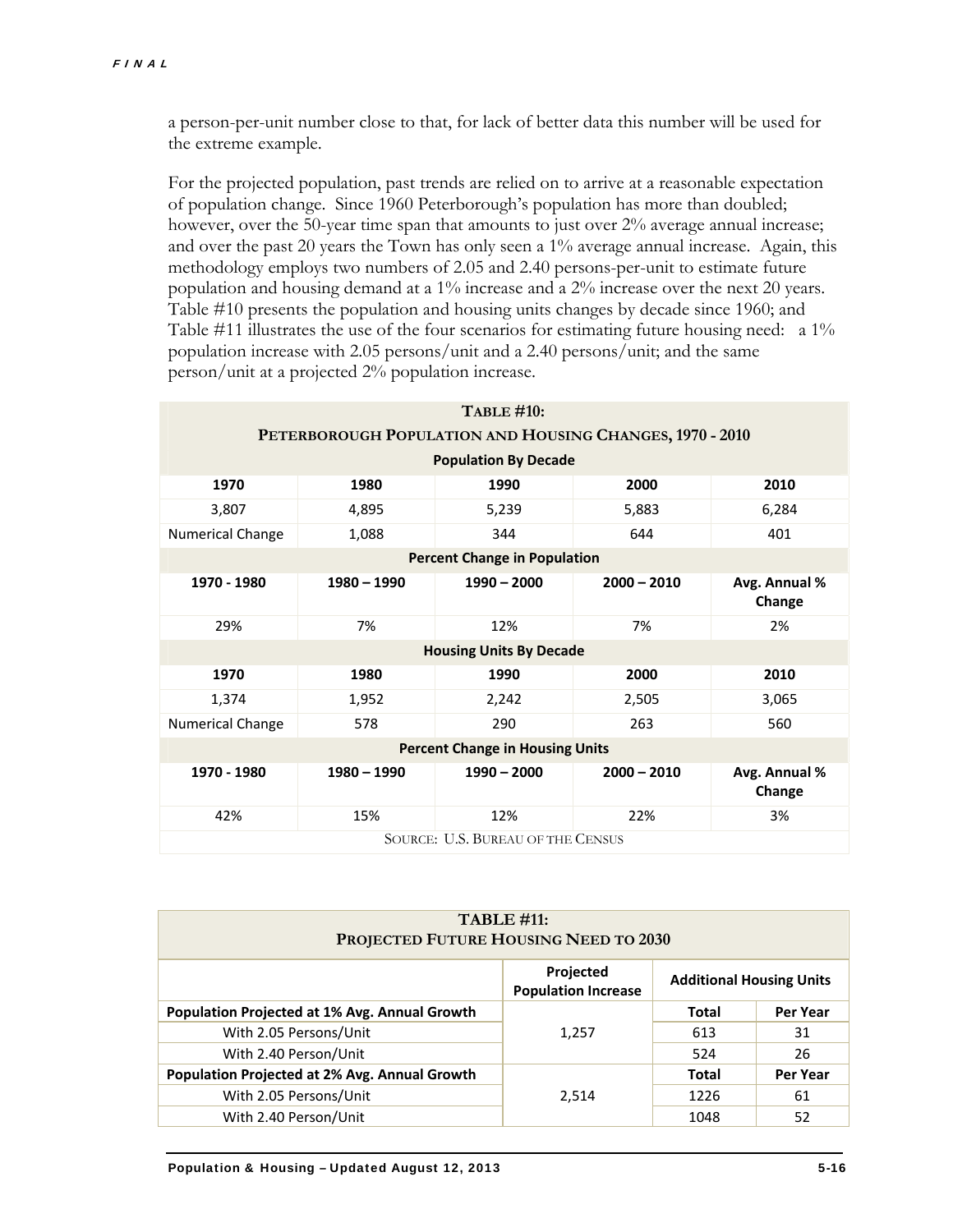The data in the two tables above indicate that if Peterborough were to experience the same level of population growth between 2010 and 2030 as it did in the preceding two decades, the Town would need to add approximately 30 housing units on average a year, depending on the person-per-unit level at the time. By doubling the estimated increase in population, the housing need increases to 50-60 on average per year. Based on the past trends, it seems reasonable that Peterborough will be able to meet its projected housing needs to the year 2030.

#### V. Subregional Comparisons

This section examines Peterborough's population and housing statistics compared to the area in which it is located. For the purposes of this document, Peterborough's subregion is defined as the towns that share the ConVal School District, whether they are direct abutters or not; Jaffrey, which is an abutter but not in the School District; and Rindge and New Ipswich, which are not direct abutters nor in the School District, but are nevertheless

"neighbors." (See map, courtesy of Southwest Region Planning Commission.)

#### A. Population

Table #12 below presents the population of these 12 towns by decade from 1970 to 2010, as absolute numbers and the percentage change by decade. Peterborough is the largest town in this subregion, followed by Rindge, Jaffrey, and New Ipswich. In terms of percentage change over the 40-year time period, Rindge surpasses all of the other towns, with an 11% average annual increase; Jaffrey had



the least change at 1%; and Peterborough follows with a 2% average annual increase.

Most of the towns experienced their greatest population increases during the 1970s; only four towns (Bennington, Hancock, New Ipswich, and Temple) had their largest increase during the 1980s; this is consistent, however, with their housing growth, which is seen later. Subregion-wide, the 1970s and 1980s had the largest population increase, at 31% growth for each of the two decades. Again, with the exception of Rindge, by 2010 all of towns were experiencing single-digit percentage increases in their average annual population changes. Figures #11 and #12 following illustrate the subregional changes over the four decades for both numerical population changes and the percentage changes by decade.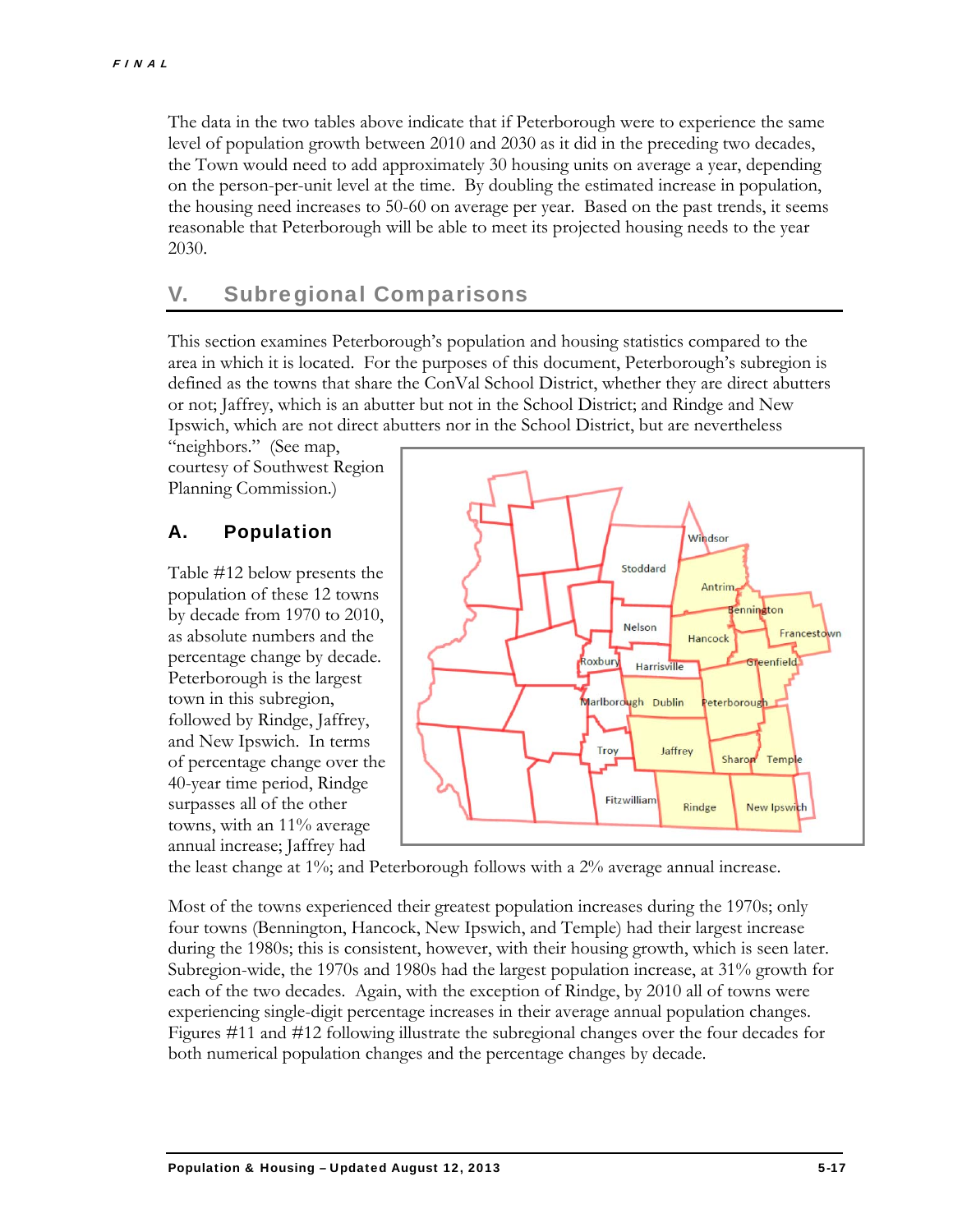| <b>TABLE #12:</b>                                  |               |                                   |               |               |                         |  |
|----------------------------------------------------|---------------|-----------------------------------|---------------|---------------|-------------------------|--|
| POPULATION BY DECADE OF PETERBOROUGH AND SUBREGION |               |                                   |               |               |                         |  |
| <b>Town</b>                                        | 1970          | 1980                              | 1990          | 2000          | 2010                    |  |
| Antrim                                             | 2,122         | 2,208                             | 2,360         | 2,449         | 2,637                   |  |
| Bennington                                         | 639           | 890                               | 1,236         | 1,401         | 1,476                   |  |
| Dublin                                             | 837           | 1,303                             | 1,474         | 1,476         | 1,597                   |  |
| Francestown                                        | 525           | 830                               | 1,217         | 1,480         | 1,562                   |  |
| Greenfield                                         | 1,058         | 972                               | 1,519         | 1,657         | 1,749                   |  |
| Hancock                                            | 909           | 1,193                             | 1,604         | 1,739         | 1,654                   |  |
| Jaffrey                                            | 3,353         | 4,349                             | 5,361         | 5,476         | 5,457                   |  |
| New Ipswich                                        | 1,803         | 2,433                             | 4,014         | 4,289         | 5,099                   |  |
| Peterborough                                       | 3,807         | 4,895                             | 5,239         | 5,883         | 6,284                   |  |
| Rindge                                             | 2,175         | 3,375                             | 4,941         | 5,451         | 6,014                   |  |
| Sharon                                             | 136           | 184                               | 299           | 360           | 352                     |  |
| Temple                                             | 441           | 692                               | 1,194         | 1,297         | 1,366                   |  |
| <b>Total Subregional</b>                           |               |                                   |               |               |                         |  |
| <b>Housing Supply</b>                              | 17,805        | 23,324                            | 30,458        | 32,958        | 35,247                  |  |
|                                                    |               | SOURCE: U.S. BUREAU OF THE CENSUS |               |               |                         |  |
|                                                    |               | <b>Percent Change by Decade</b>   |               |               |                         |  |
| <b>Town</b>                                        | $1970 - 1980$ | $1980 - 1990$                     | $1990 - 2000$ | $2000 - 2010$ | Avg. Annual<br>% Change |  |
| Antrim                                             | 4%            | 7%                                | 4%            | 8%            | 3%                      |  |
| Bennington                                         | 39%           | 39%                               | 13%           | 5%            | 3%                      |  |
| Dublin                                             | 56%           | 13%                               | 0%            | 8%            | 3%                      |  |
| Francestown                                        | 58%           | 47%                               | 22%           | 6%            | 4%                      |  |
| Greenfield                                         | $-8%$         | 56%                               | 9%            | 6%            | 5%                      |  |
| Hancock                                            | 31%           | 34%                               | 8%            | $-5%$         | 3%                      |  |
| Jaffrey                                            | 30%           | 23%                               | 2%            | 0%            | 1%                      |  |
| New Ipswich                                        | 35%           | 65%                               | 7%            | 19%           | 5%                      |  |
| Peterborough                                       | 29%           | 7%                                | 12%           | 7%            | 2%                      |  |
| Rindge                                             | 55%           | 46%                               | 10%           | 10%           | 11%                     |  |
| Sharon                                             | 35%           | 63%                               | 20%           | $-2%$         | 7%                      |  |
| Temple                                             | 57%           | 73%                               | 9%            | 5%            | 6%                      |  |
| Subregional<br><b>Percent Change</b>               | 31%           | 31%                               | 8%            | 7%            | 3%                      |  |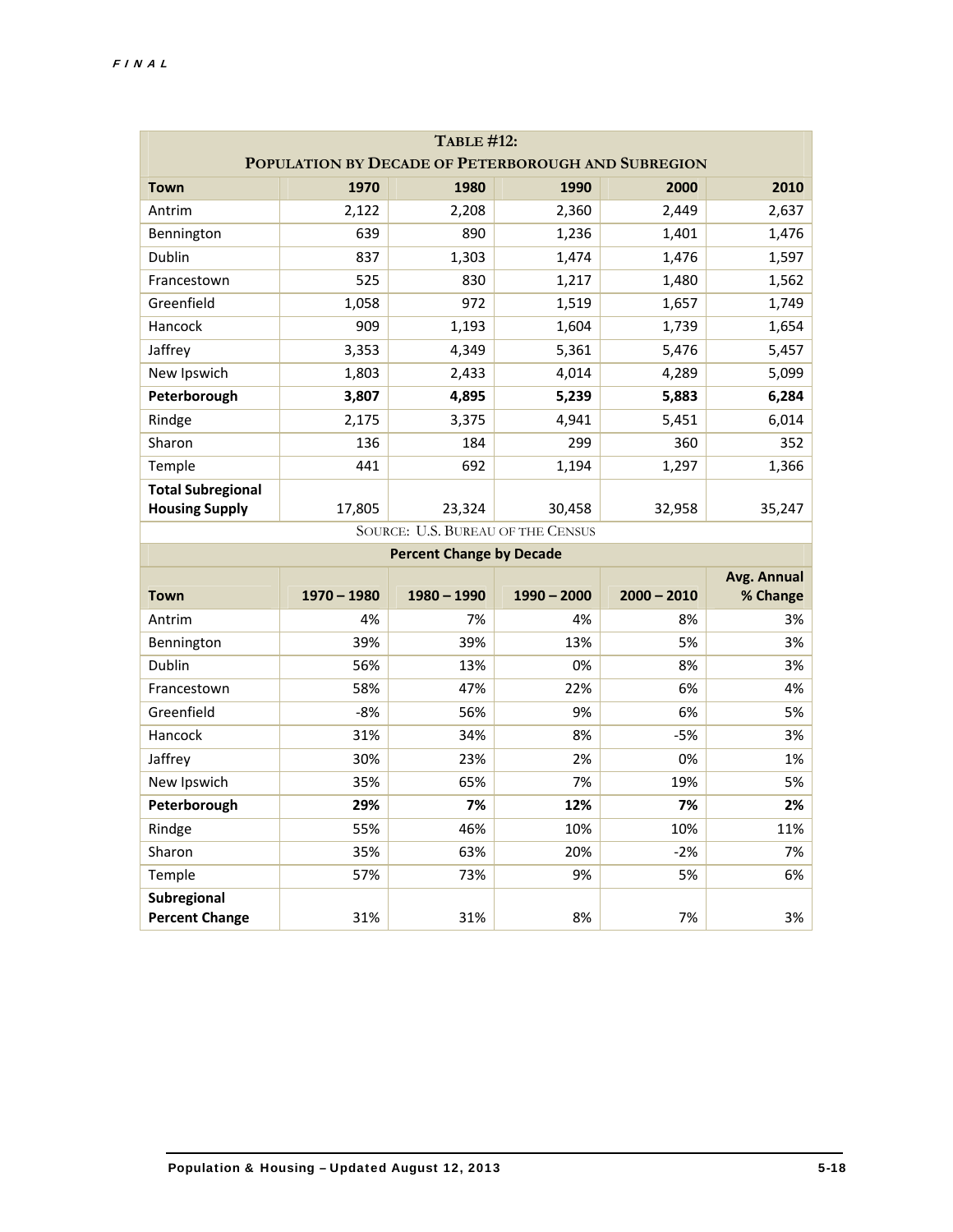

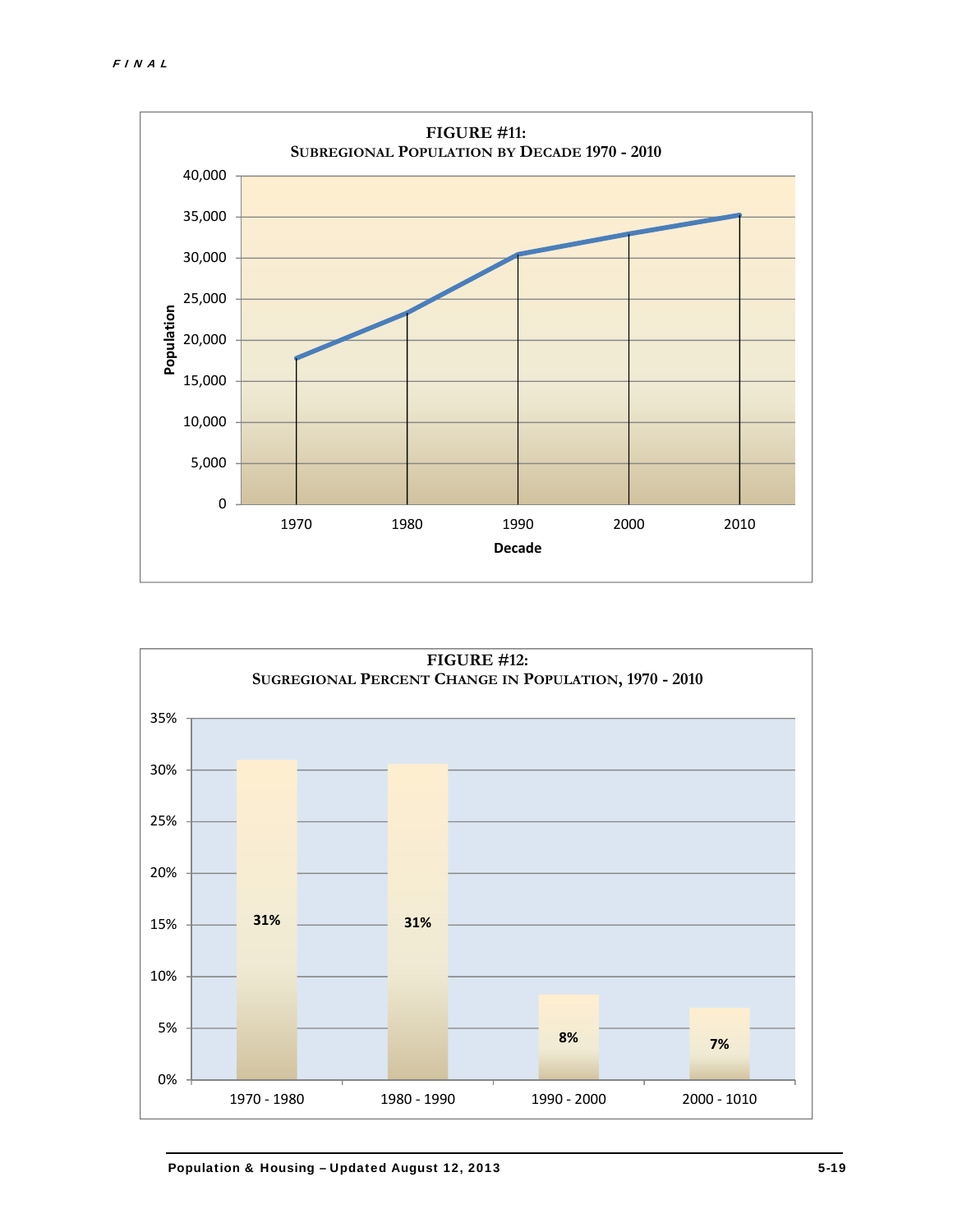$\overline{a}$ 

#### **Population Income:**

Census data on incomes presents a varied picture: compared to the County and the State, Peterborough has the lowest median non-family income, but the highest median family income and by far the lowest percentage of people living in poverty3. This is a dramatic change from 2000, when Peterborough had the highest percentage

| <b>TABLE #13:</b><br><b>POPULATION INCOME COMPARISONS 2011</b> |              |                               |              |  |
|----------------------------------------------------------------|--------------|-------------------------------|--------------|--|
|                                                                | Peterborough | <b>Hillsborough</b><br>County | <b>State</b> |  |
| Median Household<br>Income                                     | \$68,469     | \$86,639                      | \$64,664     |  |
| Median Family Income                                           | \$91,601     | \$83,636                      | \$78,310     |  |
| Median Non-Family<br>Income                                    | \$29,879     | \$40,047                      | \$36,570     |  |
| Per Capita Income                                              | \$39,520     | \$33,653                      | \$32,357     |  |
| % Persons in Poverty                                           | 3.9%         | 7.5%                          | 8%           |  |
| SOURCE: U.S. BUREAU OF THE CENSUS                              |              |                               |              |  |

of the three entities living below the poverty rate, at 9.1%. At the same time, the poverty rate has increased for both the County and the State since the year 2000.

An examination of income categories by Town, County and State (Table #14) illustrates that for all three entities nearly half of the households have annual incomes of \$75,000 or more. Hillsborough County is the highest, at 47%, followed by Peterborough at 45%, and the State at 42.5%. Furthermore, Peterborough has the highest percentage of households with an annual income of \$200,000 or more – more than twice the percentage of households in that income bracket statewide.

| <b>TABLE #14:</b><br>HOUSEHOLD INCOME COMPARISONS BY INCOME BRACKET |                              |                            |              |  |  |
|---------------------------------------------------------------------|------------------------------|----------------------------|--------------|--|--|
|                                                                     | <b>Percent of Households</b> |                            |              |  |  |
| <b>Yearly Household Income</b>                                      | Peterborough                 | <b>Hillsborough County</b> | <b>State</b> |  |  |
| Less than \$10000                                                   | 4.6%                         | 4.1%                       | 4.4%         |  |  |
| $$10 - $14,999$                                                     | 2.4%                         | 3.5%                       | 4.0%         |  |  |
| $$15 - $24,999$                                                     | 12.7%                        | 7.9%                       | 8.3%         |  |  |
| \$25 - \$34,999                                                     | 12.8%                        | 7.6%                       | 8.7%         |  |  |
| \$35 - \$49,999                                                     | 8.8%                         | 11.7%                      | 12.9%        |  |  |
| \$50 - \$74,999                                                     | 13.8%                        | 18.4%                      | 19.0%        |  |  |
| \$75 - \$99,999                                                     | 16.6%                        | 15.2%                      | 14.6%        |  |  |
| \$100 - \$149,999                                                   | 13.0%                        | 18.4%                      | 16.7%        |  |  |
| \$150 - \$199,999                                                   | 5.2%                         | 7.5%                       | 6.2%         |  |  |
| \$200,000 or more                                                   | 10.2%                        | 5.7%                       | 5.0%         |  |  |
| SOURCE: U.S. BUREAU OF THE CENSUS                                   |                              |                            |              |  |  |

<sup>3</sup> Please refer back to Page 5-5 for definitions of Household, Family, and Non-Family.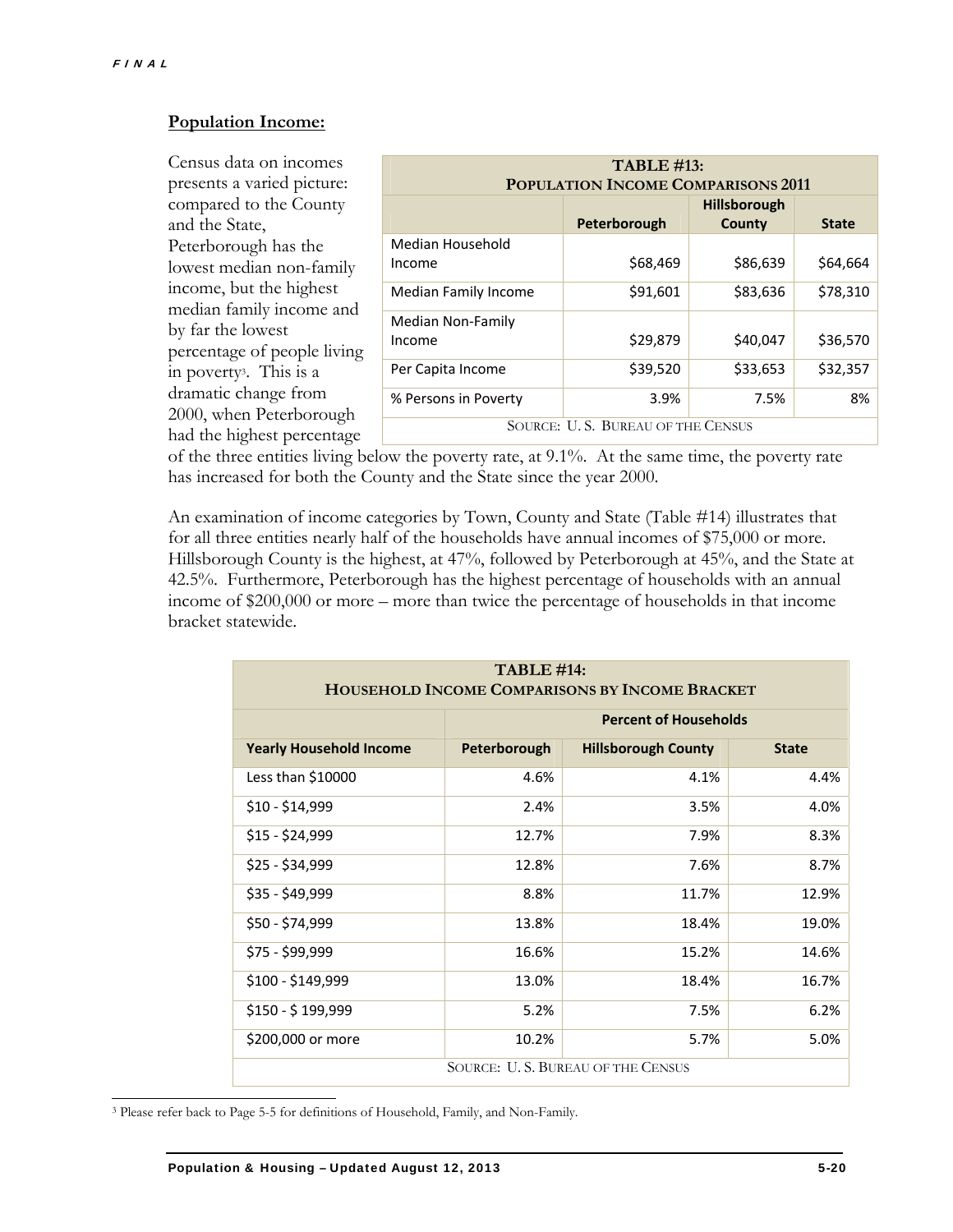#### B. Housing

Table #15 below presents the housing stock data for Peterborough and its subregion from 1970 up to 2010 by decade. These data coincide closely with the population data for the same time period, in that the largest and fastest growth occurred in the 1970s and 1980s, especially for Peterborough and Rindge. The graphs on the following page illustrate the trend for the subregion as a whole.

| <b>TABLE #15:</b><br>HOUSING STOCK BY DECADE FOR PETERBOROUGH AND SUBREGION |                                 |               |          |            |                                  |  |
|-----------------------------------------------------------------------------|---------------------------------|---------------|----------|------------|----------------------------------|--|
|                                                                             |                                 | <b>Decade</b> |          |            |                                  |  |
|                                                                             | 1970                            | 1980          | 1990     | 2000       | 2010                             |  |
| Antrim                                                                      | 658                             | 779           | 1,162    | 1,160      | 1,329                            |  |
| Bennington                                                                  | 217                             | 347           | 643      | 635        | 666                              |  |
| Dublin                                                                      | 282                             | 491           | 651      | 686        | 785                              |  |
| Francestown                                                                 | 287                             | 325           | 580      | 656        | 755                              |  |
| Greenfield                                                                  | 330                             | 370           | 517      | 640        | 699                              |  |
| Hancock                                                                     | 399                             | 495           | 723      | 814        | 864                              |  |
| Jaffrey                                                                     | 1,223                           | 1,770         | 2,426    | 2,352      | 2,547                            |  |
| New Ipswich                                                                 | 545                             | 798           | 1,326    | 1,449      | 1,916                            |  |
| Peterborough                                                                | 374                             | 1,952         | 2,242    | 2,509      | 2,956                            |  |
| Rindge                                                                      | 493                             | 985           | 1,781    | 1,863      | 2,224                            |  |
| Sharon                                                                      | 64                              | 81            | 128      | 159        | 164                              |  |
| Temple                                                                      | 137                             | 252           | 429      | 465        | 542                              |  |
| <b>Total Subregional Housing</b>                                            |                                 |               |          |            |                                  |  |
| <b>Supply</b>                                                               | 4,792                           | 8,298         | 11,965   | 13,388     | 15,447                           |  |
| SOURCE: U.S. BUREAU OF THE CENSUS                                           |                                 |               |          |            |                                  |  |
|                                                                             |                                 |               |          |            |                                  |  |
|                                                                             | <b>Percent Change by Decade</b> |               |          |            | Avg.                             |  |
|                                                                             | 1970 -                          | 1980 -        | 1990 -   | $2000 -$   | <b>Annual %</b><br><b>Change</b> |  |
|                                                                             | 1980                            | 1990          | 2000     | 2010       |                                  |  |
| Antrim                                                                      | 18%                             | 49%           | 0%       | 15%        | 3%                               |  |
| Bennington                                                                  | 60%                             | 85%           | $-1%$    | 5%         | 5%                               |  |
| Dublin                                                                      | 74%                             | 33%           | 5%       | 14%        | 4%                               |  |
| Francestown                                                                 | 13%                             | 78%           | 13%      | 15%        | 4%                               |  |
| Greenfield                                                                  | 12%                             | 40%           | 24%      | 9%         | 3%                               |  |
| Hancock                                                                     | 24%                             | 46%           | 13%      | 6%         | 3%                               |  |
| Jaffrey                                                                     | 45%                             | 37%           | $-3%$    | 8%         | 3%                               |  |
| New Ipswich                                                                 | 46%                             | 66%           | 9%       | 32%        | 6%                               |  |
| Peterborough                                                                | 422%                            | 15%           | 12%      | 18%        | 17%                              |  |
| Rindge                                                                      | 100%                            | 81%           | 5%       | 19%        | 9%                               |  |
| Sharon                                                                      | 27%                             | 58%           | 24%      | 3%         | 4%                               |  |
| Temple<br><b>Subregional % Change</b>                                       | 84%<br>73%                      | 70%<br>46%    | 8%<br>6% | 17%<br>15% | 7%<br>5%                         |  |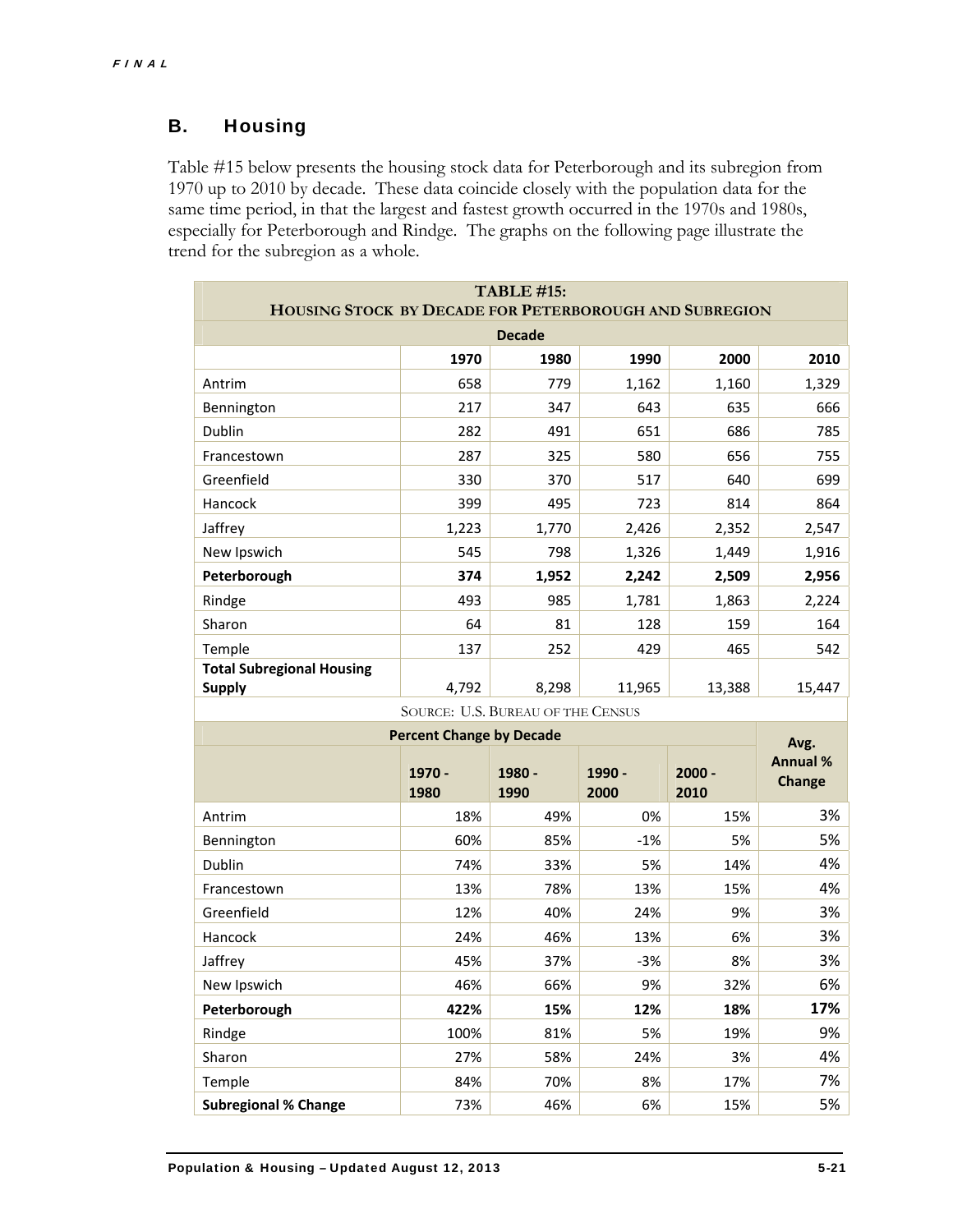

As noted above, the housing data essentially mirror the population data for the same time period, except that the percent changes for the housing stock tend to be greater than the changes observed for the population. Within the data are some differences worth noting; for example, during the 1970s Peterborough had only a 29% increase in population, but a 422% increase in the housing stock, the greatest increase by far of all 12 towns in this region. In addition, Peterborough's average annual percentage change in population matched closely the average for the subregion (2% compared to 3%); whereas the housing growth was much higher; some of this difference is accounted for, however, by units that were approved but not built during the same decade.

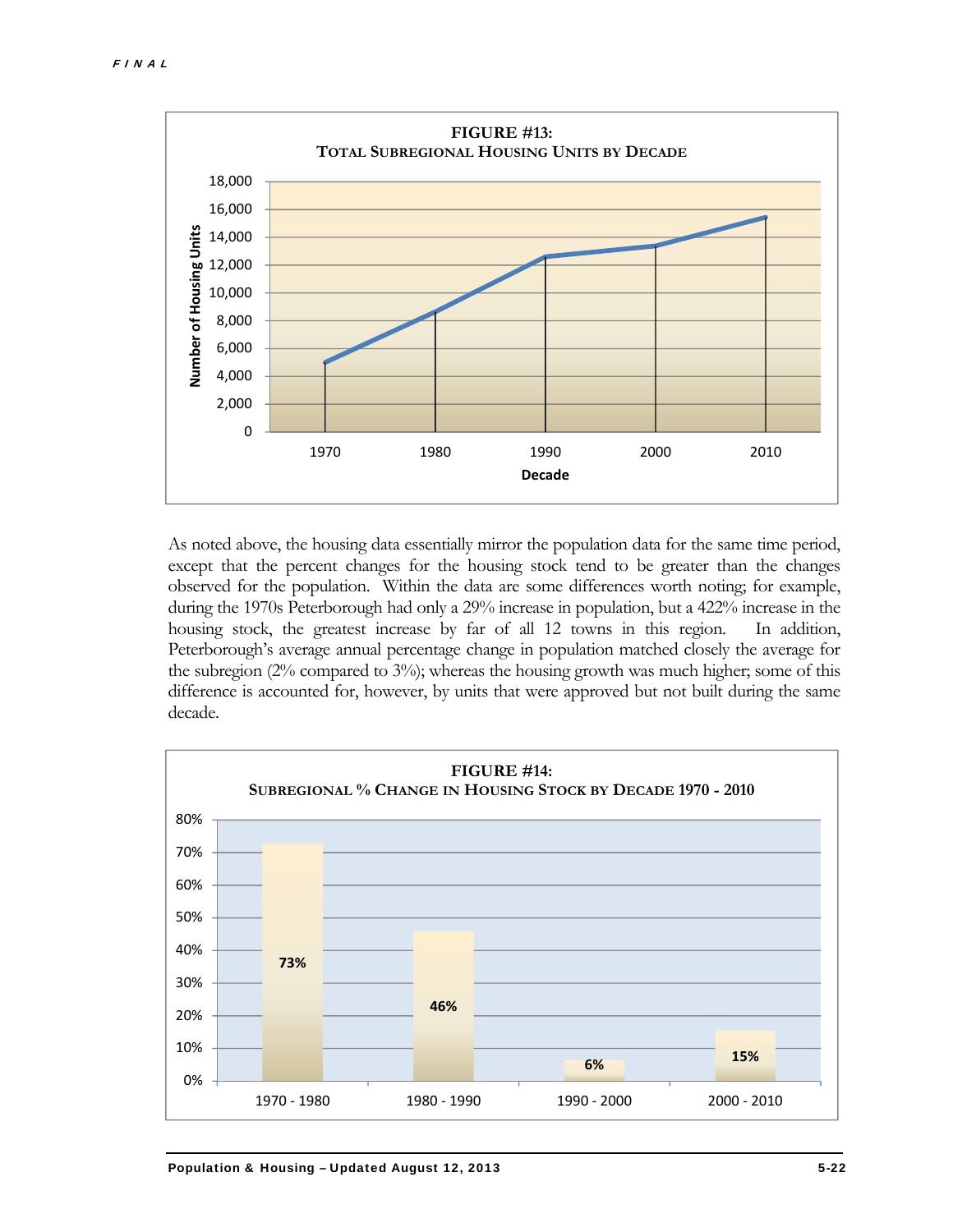#### VI. Conclusions

Over the past 50 years the population has increased with every decade – the differences are in the rate of that growth. The greatest rate of growth was seen in the 1970s and 1980s. Peterborough has experienced slight population growth since 2000. Most of that growth is from the 45-64 and 65+ age groups. By contrast, the 0-19 and 20-44 age groups have declined. Data collected by the New Hampshire Center for Public Policy show that this trend is not specific to Peterborough; in fact, the entire state and even many parts of the country, are experiencing the same demographic changes. Such demographic shifts require new thinking about planning for a growing elderly population and a shrinking workforce and school age population.

The housing growth has been more dramatic, although not all of the approved units have been built; for example, during the 1980-90s, 120 units were approved at Southfield Village, although only 20 were built and occupied before the project stalled. Over the past 10 years, an additional10 have been constructed, and there are plans to slowly complete the project. Much of the new housing has been of the condominium type, supporting the 2003 Vision Statement that the demographics are changing and the housing types will need to change to meet those needs.

Mathematically at least Peterborough appears to be able to provide the numbers of housing units to support its current and expected future population. Affordability of housing appears to still be an issue. The Town's role here is to ensure that the zoning and other land use regulations are not prohibitory and exclusionary.

The Census data indicate a loss of younger (workforce and families) population, which puts the Town's economic health at risk, and a growing elderly population, which in turn needs its own types of services. These are challenges that need to be addressed, but cannot in their entirety, be addressed by a Master Plan.

Concerns over traditional development expressed in the 2003 Master Plan have been responded to by the Planning Board in its efforts to develop a Traditional Neighborhood Overlay Zone. This is a development technique – also known as Infill Development - that creates opportunities to "fill in" existing lots in developed neighborhoods, subject to design standards that honor the architecture and scale of the existing neighborhoods. The purpose of this approach is that by creating these infill opportunities, the pressure to develop in the outlying areas on larger lots will be reduced.

Other efforts by the Planning Board to address housing issues include revisiting the Open Space Residential Development (OSRD) Ordinance. This ordinance allows the Board to approve the construction of housing on smaller lots than conventional zoning would allow in order to set aside protected open space. The Board is reviewing this ordinance with an eye toward including other land use concerns above and beyond the protection of open space, such as sustainable construction practices that include the use of geothermal heating and cooling, the use of passive solar, and low impact stormwater management techniques.

 [**NOTE:** Once this chapter is adopted by the Planning Board, the Vision Statements and Recommendations will be moved to their respective sections in the complete Master Plan (Chapters 2 and 12). Within these chapters is an explanation of these various statements and how they are used for planning purposes.]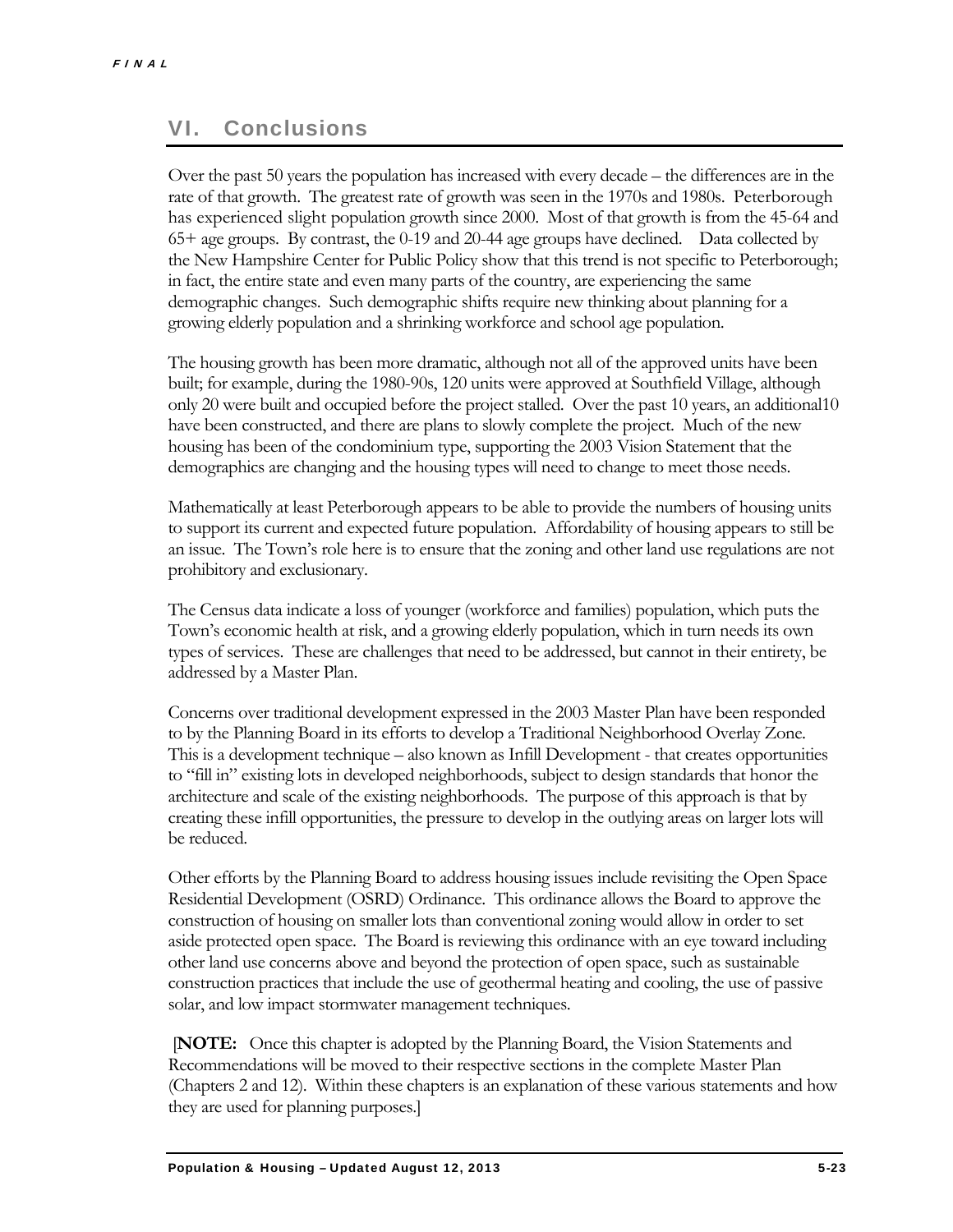#### Vision Statements

- Well-planned residential development will not negatively impact areas of sensitive open space, wildlife corridors, working forests and farms, aquifers, rivers, wetlands, steep slopes, or viewsheds.
- $\mathbf{\hat{P}}$  The demographics of Peterborough will change, and housing types will change to meet the needs.
- $\triangleleft$  Affordable housing, both rental and owned, is an important factor in keeping a workforce in Peterborough and in allowing young people the opportunity for a "starter" home.
- $\triangle$  A model of close-to-town traditional neighborhoods, rather than disconnected, suburban models, will help to control the cost of services and maintain the attractiveness of the Town.
- $\bullet$  The reuse and adaptation of existing historical buildings and outbuildings for housing, where feasible, is preferred over new construction.
- New small businesses in defined "village" districts and in the downtown area must be carefully woven in with residential use and residential buildings so as not to negatively impact residential life.
- Appropriate land use regulations can guide new development at a rate and in locations that will maintain the "look and feel" of our Town.

#### Recommendations

#### **GOAL 1** – **Support the goals and objectives of the Open Space Chapter regarding the protection of sensitive open space, wildlife corridors, working forests and farms, aquifers, rivers, wetlands, and steep slopes**

- (A) Consider the feasibility of designating a range of lot sizes for single-family homes in rural areas depending on distance from Town and environmental sensitivity.
- (B) Amend the Open Space Residential Development Ordinance to improve the process so as to encourage its use for the protection of open space and sensitive natural features, and consider requiring its use in the rural zoning district.
- (C) Review the incentive provisions of the Open Space Residential Development Ordinance to ensure that adequate incentive exists to encourage the use of cluster/open space development and sustainable development practices.
- (D) Revisit all applicable Land Use Regulations to ensure that they facilitate the protection of open space and sensitive natural features.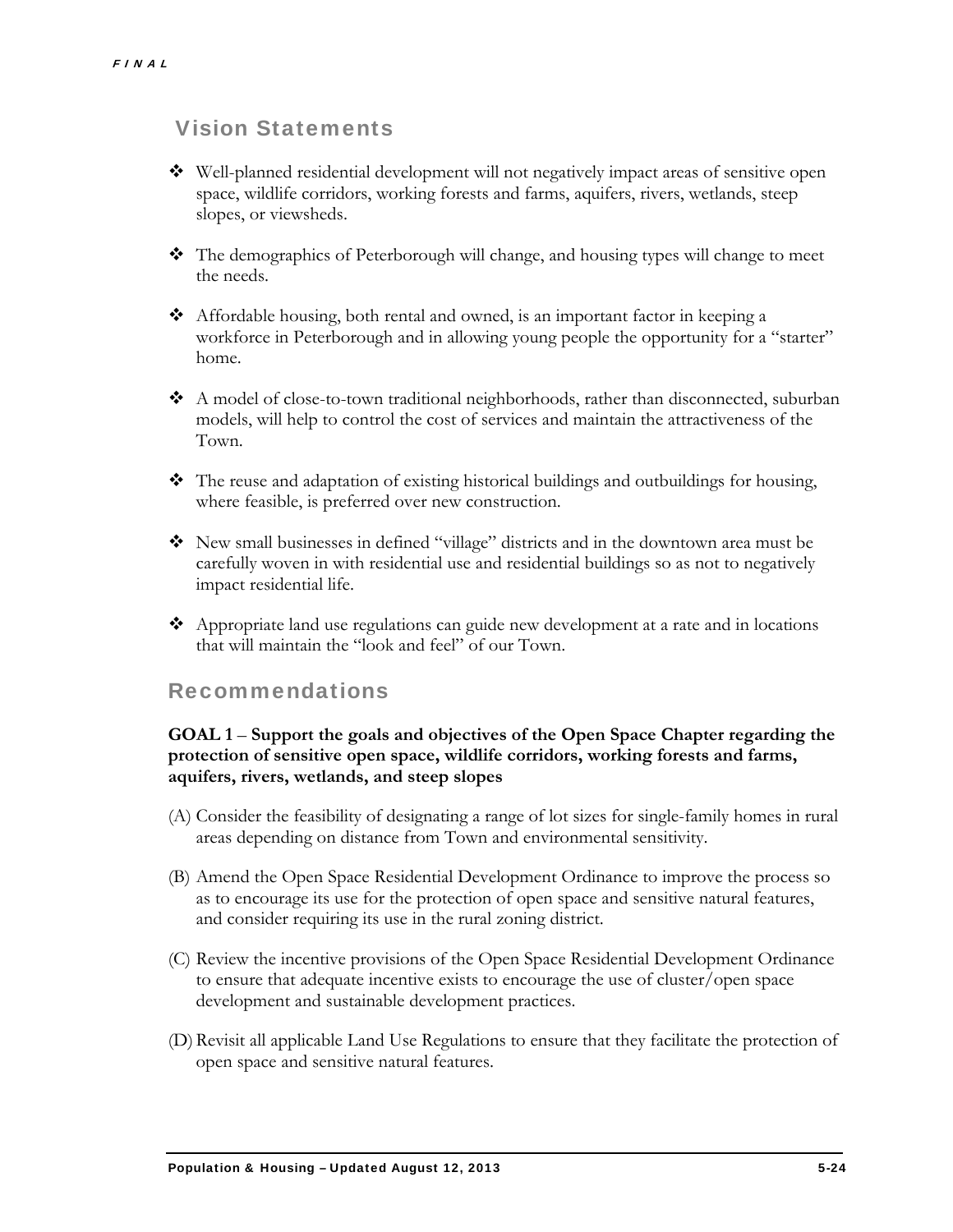#### **GOAL 2** - **Encourage the building and retention of affordable housing both in rental and ownership markets so that people who earn at or below the median area income can purchase an affordable "starter home" in our community**

- (A) Cooperate with established housing trusts, such as the Contoocook Housing Authority, that can buy or acquire land or existing buildings to be developed for individual moderate-income housing.
- (B) Support the housing trust or any other relevant organization that can sponsor loans or grants to town employees, moderate income local employees, seniors, and children of residents that would enable these groups to buy housing in Town.
- (C) Work with the Building Inspector to propose amendments to the Town Construction Code that reflect the goals of the Master Plan; in particular the use of sustainable and alternative "earth-friendly" materials and designs for housing, such as geothermal heating and cooling, and passive solar building siting.
- (D) Amend the Zoning Ordinance to comply with the New Hampshire statutory requirements regarding the provision of housing for a workforce that meets specified income limits.

#### **GOAL 3** - **Encourage a new model of traditional neighborhoods rather than disconnected suburban models**

- (A) Encourage mixed-housing development in subdivisions (i.e. some mixture of housing types including apartments, two-families, townhouses, and single-families).
- (B) Encourage developments to include a mixture of sizes (i.e. some studio, 1-. 2-, 3-, 4 bedroom units), with some units protected by affordability covenants.
- (C) Encourage all developments to include housing suited to mixed-age groups (i.e. not purely elderly developments). Housing should include some family starter houses and apartments for workers.
- (D) Amend the Zoning Ordinance to allow in-fill development in existing built-up areas close to Town; this may include the development of apartments in existing houses and barns.
- (E) Zoning should encourage more housing close to the downtown or villages, on already established infrastructure and within walkable distance to shopping, services, schools, and recreation.
- (F) Allow smaller lots within the villages, but still apply, where appropriate, Conservation Subdivision Design principles.

**GOAL 4** - **Encourage the reuse and adaptation of existing buildings and outbuildings to provide additional housing and to maintain Peterborough's distinctive character, which is defined by its residential scale and architectural heritage**